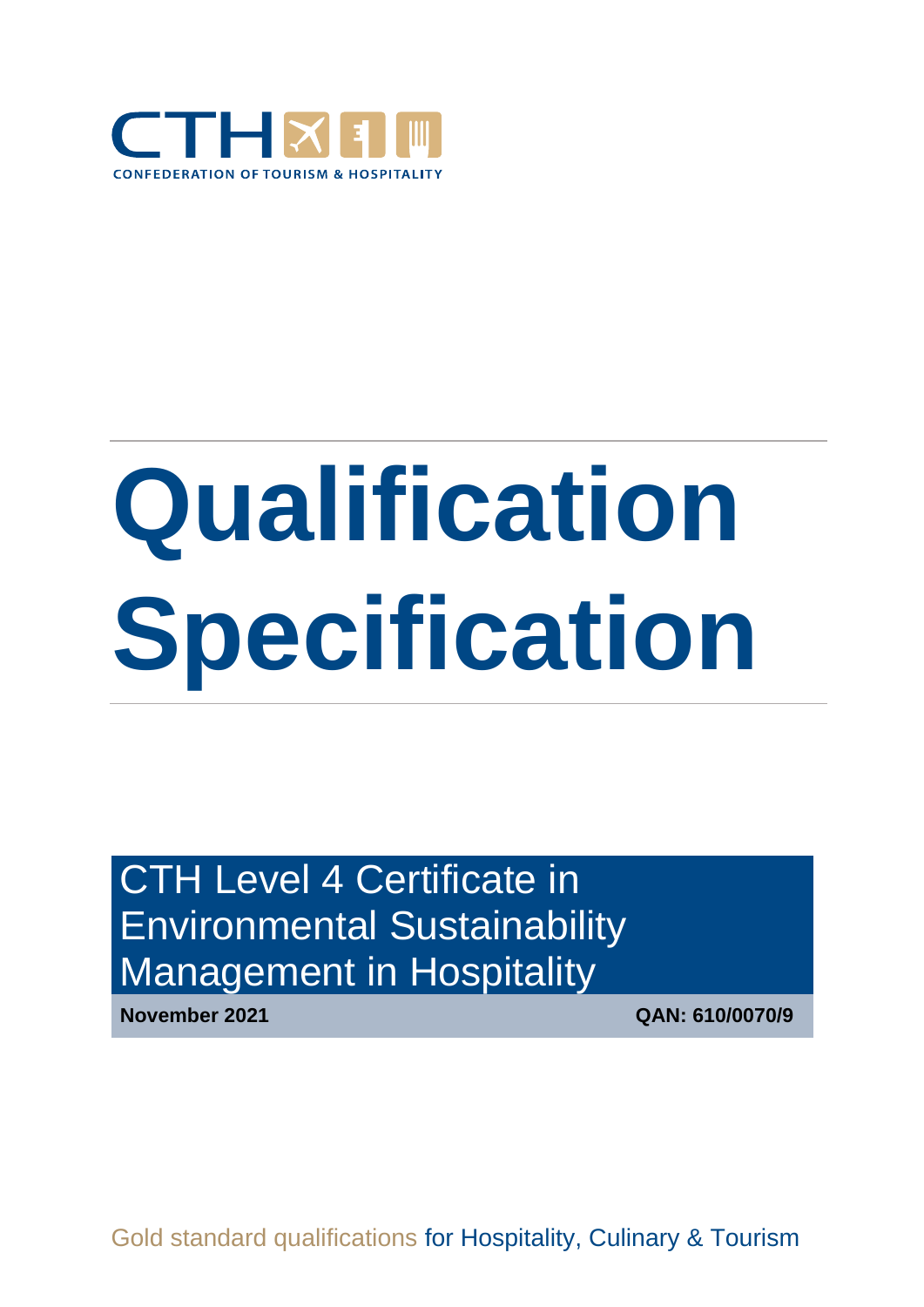# **CONTENTS**

| 1 <sub>1</sub> |  |
|----------------|--|
|                |  |
|                |  |
|                |  |
| 2.             |  |
| 3.             |  |
|                |  |
| 5.             |  |
|                |  |
| 7.             |  |
|                |  |
|                |  |
|                |  |
|                |  |
|                |  |
|                |  |
|                |  |
|                |  |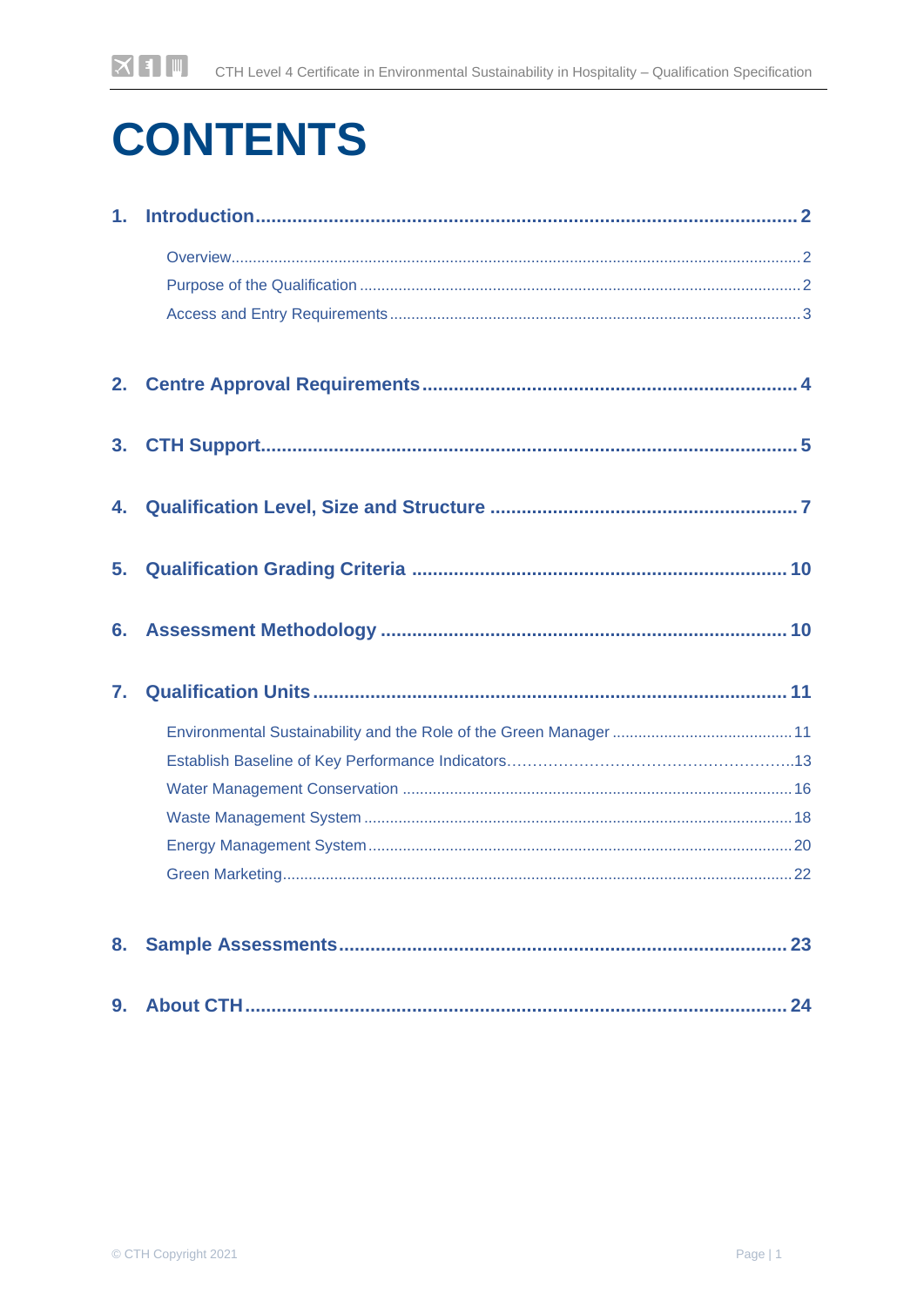# <span id="page-2-0"></span>**1. Introduction**

### <span id="page-2-1"></span>**Overview**

The objective of this Qualification Specification is to provide an overview of the **CTH Level 4 Certificate in Environmental Sustainability Management in Hospitality** qualification.

This document includes the aim, size, structure and content including learning outcomes and assessment criteria for each unit, together with a sample assessment.

There is guidance relating to the centre approval, delivery and assessment requirements for this qualification, and details of grading criteria and the grading of units.

Further details regarding this qualification are available from CTH and contained within the more comprehensive Delivery and Assessment Handbook.

### <span id="page-2-2"></span>**Purpose of the Qualification**

The purpose is to provide a qualification that:

- Introduces the skills required to develop an environmental management system, including developing key performance indicators for energy, water, waste & CO2.
- Provides learners with an understanding, theoretical and practical skills to enable the implementation and management of the three pillars of sustainability (energy, water and waste).
- Provides learners with the skills to develop, train and manage a sustainable green team within a business.
- Provides learners with the skills and knowledge to actively promote a business in a green economy.
- Enables learners to understand how any business operating within a built environment contributes to CO2 emissions.
- Enables learners to understand why and how behavioural change within a team reduces CO2 emissions.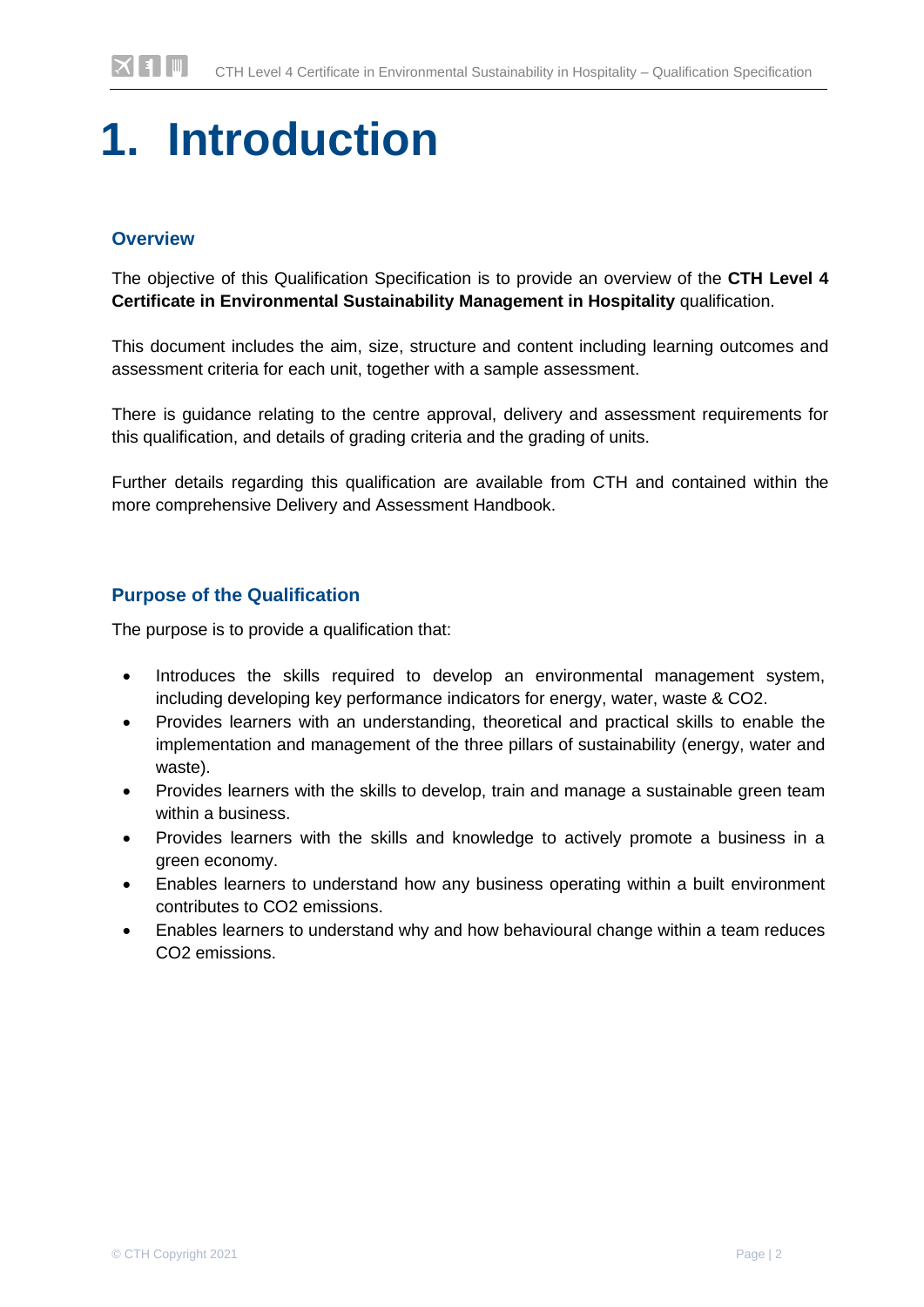### <span id="page-3-0"></span>**Access and Entry Requirements**

The entry requirements below are intended for guidance only as applicants may apply with a wide variety of backgrounds and qualifications.

Approved CTH Centres are responsible for ensuring learners meet the recommended admission requirements below, prior to admission and enrolment, and are deemed able to fulfil the demands of the course and successfully complete the qualification.

Learners must have an appropriate level of academic skills or be given support by centres to acquire the relevant study skills for this qualification.

CTH would also expect approved Centres to undertake an initial assessment of each learner prior to the start of their programme to ensure they are able to provide the learner with any necessary additional support.

Learners are expected to complete a work based application of learning as part of the qualification, therefore learners must have access to work placement or experience within a hospitality or tourism business.

| <b>Requirements</b> |                            | <b>Recommended Admission Requirements</b>                                                                                                                                                                                                                                                                                                                                                                                          |
|---------------------|----------------------------|------------------------------------------------------------------------------------------------------------------------------------------------------------------------------------------------------------------------------------------------------------------------------------------------------------------------------------------------------------------------------------------------------------------------------------|
|                     | <b>Minimum Age</b>         | 16 at enrolment.                                                                                                                                                                                                                                                                                                                                                                                                                   |
| <b>All Learners</b> | <b>English</b><br>Language | All learners without English as a first language must hold at least<br>IELTS 4.5 or other evidence of competence in English at this<br>level.<br>The course is taught in English and assessed by written<br>assessments and examinations in the English language.                                                                                                                                                                  |
|                     | <b>Education</b>           | This is an open access qualification with admission at the<br>discretion of approved CTH Centres for learners they consider<br>able to successfully complete the qualification.<br>However, all learners should have completed full time secondary<br>education up to age 16, and it is expected that most will have<br>achieved a recognised qualification at Level 2 in some subjects<br>(UK GCSE level or overseas equivalent). |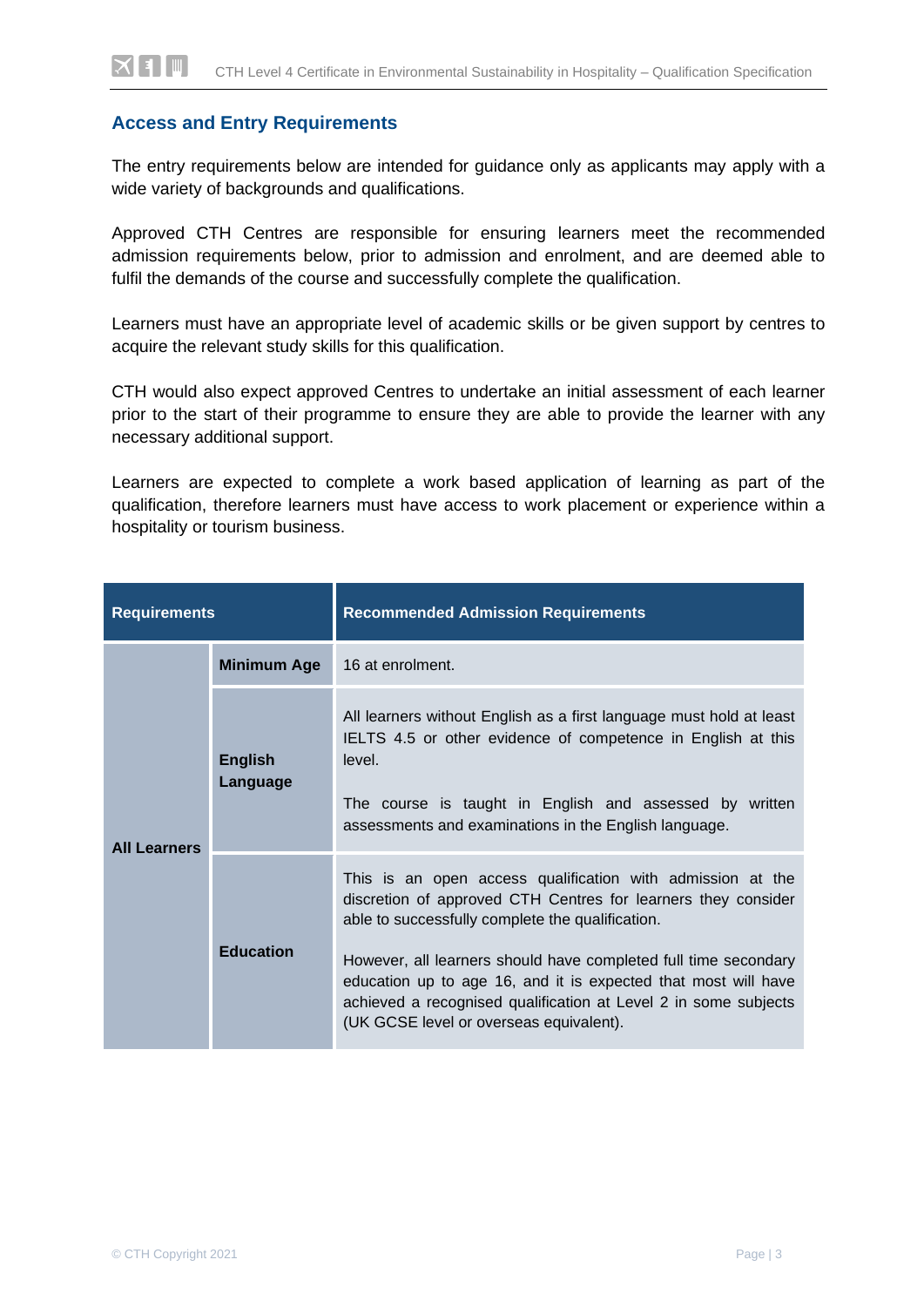# <span id="page-4-0"></span>**2. Centre Approval Requirements**

# **Centre Approval**

Prospective Centres should apply to become an approved CTH Centre in order to deliver this qualification. Please see the 'About CTH' page at the end of this specification for advice on the CTH approval process or if you wish to discuss your curriculum requirements.

The CTH Approval Committee will consider applications from centres against a set of criteria, including the availability of suitable teaching accommodation and staffing, experience of delivering qualifications at a similar level and evidence of expertise in academically-related areas, including planning the delivery of courses leading to regulated qualifications, quality assurance and preventing malpractice and maladministration. An online video conversation with CTH academic and quality staff will form part of the initial approval application process.

### **Teaching Rooms**

Suitable teaching rooms and IT facilities should be available to learners. Accommodation and equipment used for the delivery of the qualification must comply with the relevant legislation relating to Health & Safety.

The approved Centre should ideally also provide an appropriate area and facilities for learner relaxation and recreation.

### **Centre Staffing**

Staff delivering this qualification must be able to demonstrate that they meet the following requirements:

- Be occupationally competent or technically knowledgeable in the area for which they are teaching.
- Have recent relevant experience in the specific area that they will be assessing or verifying.
- Hold a teaching qualification as well as a relevant degree.

CTH will review the CV's of all teaching staff when a potential Centre seeks approval to deliver the qualification. Centres must appoint an Internal Verifier (IV) and have a named quality insurance lead.

#### **Continuing Professional Development**

Centres must support their staff to ensure that they have current knowledge of the occupational area, and that delivery, assessment and internal verification is in line with current good practice and takes into consideration relevant international regulatory requirements.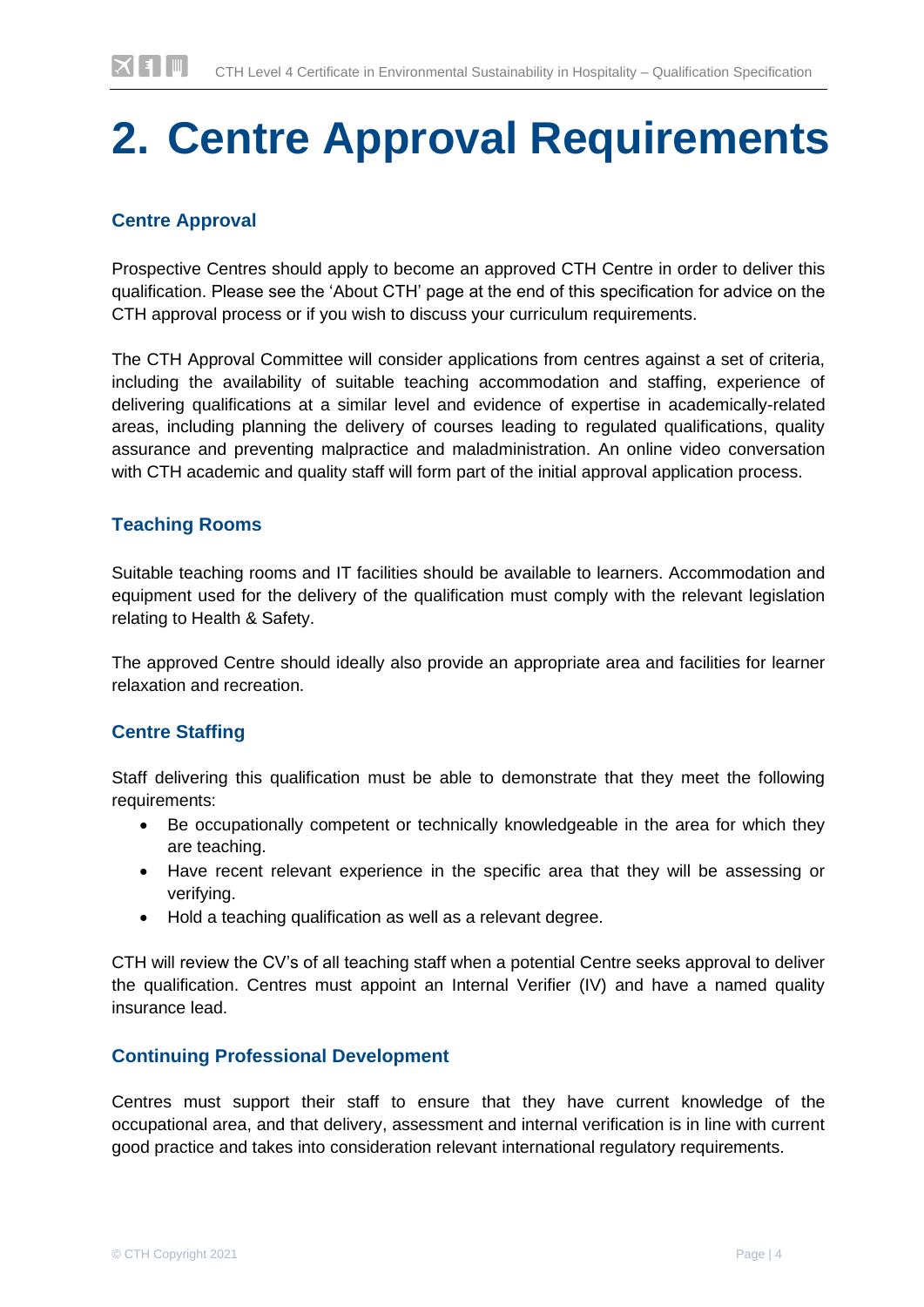# <span id="page-5-0"></span>**3. CTH Support**

### **CTH Delivery and Assessment Handbook**

Centres approved to deliver this qualification will be provided with a comprehensive Delivery and Assessment Handbook designed for the qualification delivery team of teaching and quality assurance staff, and administrators.

## **CTH Training**

New CTH centres are offered a short induction session (delivered online in most cases) to help them prepare, then deliver their courses leading to CTH qualifications.

CTH also offers training for teaching staff who may be delivering a unit for the first time.

#### **Assessment Opportunities**

CTH offers up to four assessment opportunities each year, with associated Exam Boards and Certification. Contact CTH or see the CTH website for more details.

#### **Assessment Responsibilities**

#### **Centres must:**

- Register learners as CTH Members no later than 4 weeks after starting to teach the course.
- Register learners for each assessment submission within the timescales stated on the CTH website.
- Ensure all CTH registration and qualification fees are paid in full prior to starting the course.
- Ensure that all learners have government issued photographic identity documents before enrolment, which must include their date of birth. Acceptable documents include passport, driving licence or identity card. This must be available for verification at the start of each assessment.
- Prepare learners for examinations via worked questions in class and mock exams.
- Contact CTH to arrange the online exams.
- Register learners for the synoptic assessment by the deadlines for the chosen assessment period stated on the CTH website.
- Send the assessment evidence to CTH electronically via the CTH Hub: learner assessments, completed mark sheets and signed learner & centre marker declarations of authenticity.
- Centres are responsible for the marking and internal verification of the synoptic assessments using the mark sheets provided.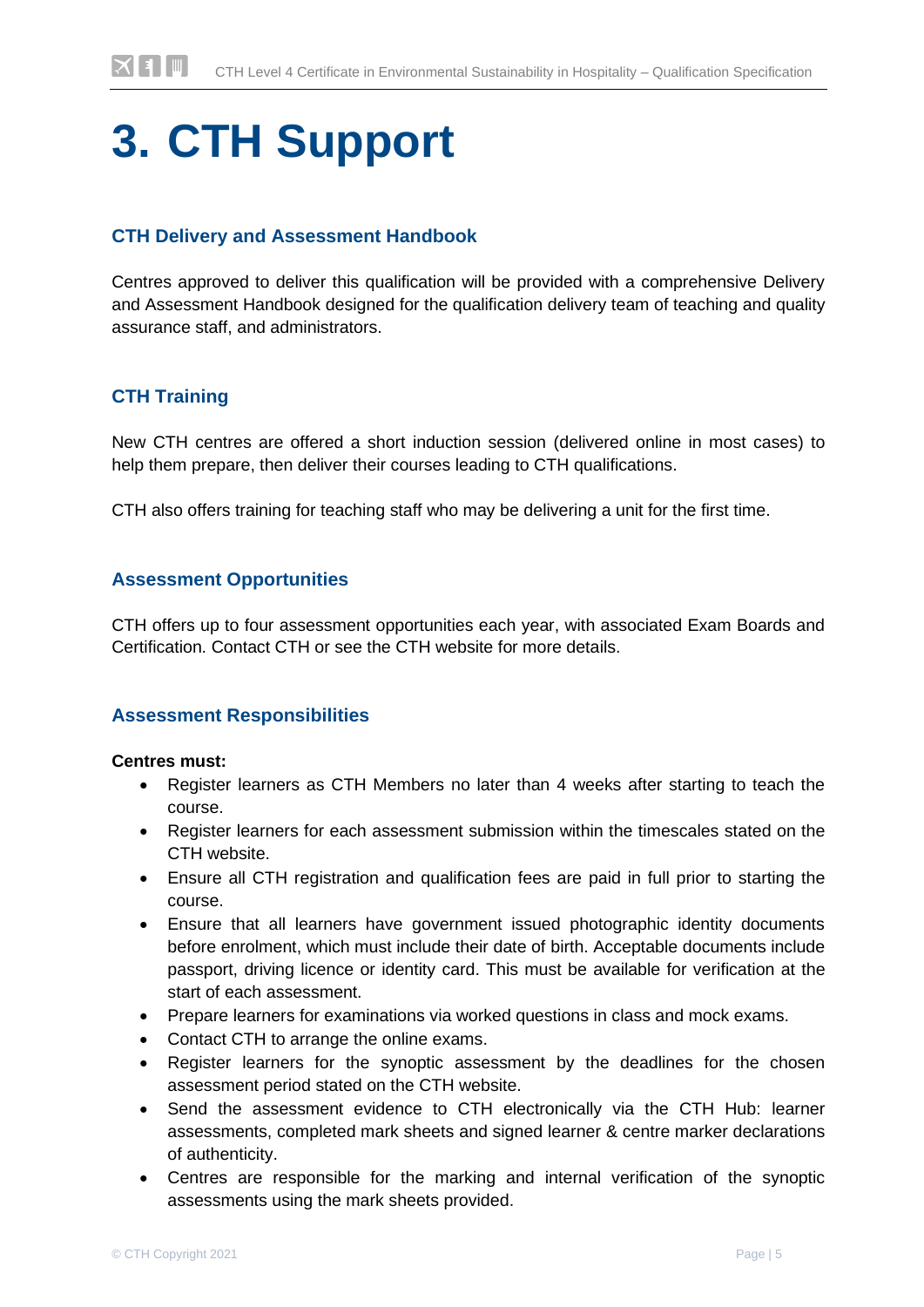#### **CTH:**

▎▆▌▌▆▏

#### **Synoptic Examination:**

- All examinations are set by CTH, who distribute these electronically to Centres.
- CTH staff mark and also moderate all exam scripts.
- CTH processes registrations and payments prior to issuing access details for assessments.
- CTH will provide to all learners detailed instructions and requirements for sitting online assessments, including the remote invigilation system in place. The web-based system will monitor the learners whilst taking the online unit tests.
- All 6 units are assessed by one single online synoptic exam made up of a number of short answer and multiple choice questions (MCQs) and made available by a secure web-based system. CTH writes examination questions which will cover all Learning Outcomes.
- The CTH system records both the sound and video of learners whilst taking online assessments.
- CTH Exam Board will review all results and moderation before final results are issued in the form of e-Certificates.

#### **Synoptic Assessment:**

- CTH produces all assignment briefs and makes these available to centres.
- CTH uses Turnitin to check all synoptic assessments for similarity, then moderates learner work.

The CTH Exam Board meets four times a year to review all moderated assessment results, taking into consideration special considerations and mitigating circumstances, reports from the Malpractice Panel, and other information including previous results over time. The Exam Board will ratify all results before publication.

#### **Internal Verification**

An internal verifier (IV) is a designated person, internal to the centre, who has responsibility for verifying and signing off the assessment outcomes and providing feedback to the assessors. They should have a good understanding of the units/qualifications being assessed.

The Centre internal verifier assures the quality of the assessment process within the Centre. Internal verifiers must sample assessment decisions using a sampling plan, which takes into account a risk assessment which has been conducted as part of the centre's internal QA strategy.

#### **External Moderation**

CTH carries out post-exam moderation and checks by reviewing a sample of exam recordings for each centre. This includes checks on learner identity, and investigation of any suspected malpractice or other academic dishonesty.

The CTH Exam Board will review the results including marks adjusted following moderation. The Exam Board will consider reports, and further adjustments may be made before final marks are agreed and issued, in the form of e-certificates.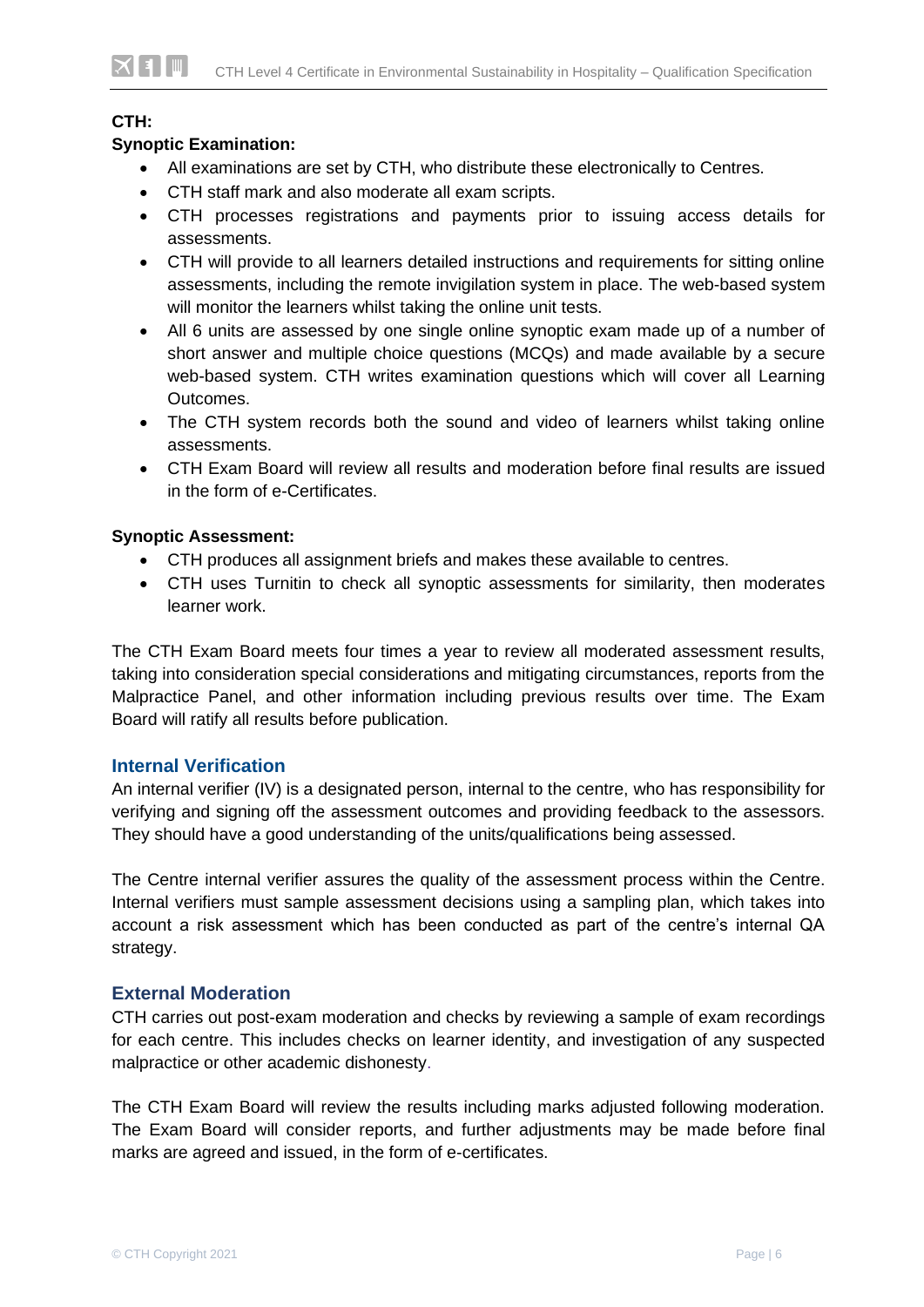# <span id="page-7-0"></span>**4. Qualification Level, Size and Structure**

The Office of Qualifications and Examinations Regulation (Ofqual) regulates qualifications, examinations and assessments in England. The CTH Level 4 Certificate in Environmental Sustainability Management in Hospitality is a vocationally related qualification on the Ofqual Regulated Qualification Framework (RQF), and adheres to the regulations set out in the Ofqual Handbook. Ofqual regulated qualifications are recognised and trusted by parents, employers and educational establishments globally due to the stringent controls and quality assurance requirements Ofqual places on awarding organisations, qualifications and approved delivery centres.

### **Qualification Size**

The qualification is designed to be delivered in 130 hours of TQT (Total Qualification Time) of which 60 are Guided Learning Hours (GLH). TQT is the total amount of time, in hours, expected to be spent by a learner to achieve a qualification.

### **Definitions**

- **Guided Learning Hours – GLH** This is the amount of time the average learner is expected to spend in supervised learning and practice, but may vary by learner.
- **Total Qualification Time – TQT**  TQT is made up of Guided Learning Hours, plus all other time taken in preparation, study or any form of participation in education and training, but not under the direct supervision of a trainer or centre marker.

#### **The following activities are indicative of those included in TQT:**

- Guided Learning (GLH) when the trainer is present, e.g. formal classes, lectures, seminars, tutorials, supervised assessment such as exams or observed practice.
- Independent and unsupervised learning or research.
- Unsupervised coursework or directed activity.
- Watching pre-recorded webinars or podcasts.
- Work placement, self-study, visits to hospitality or tourism outlets, revision and time spent on written assignments.

Learners completing this qualification should be able to demonstrate their ability as independent learners.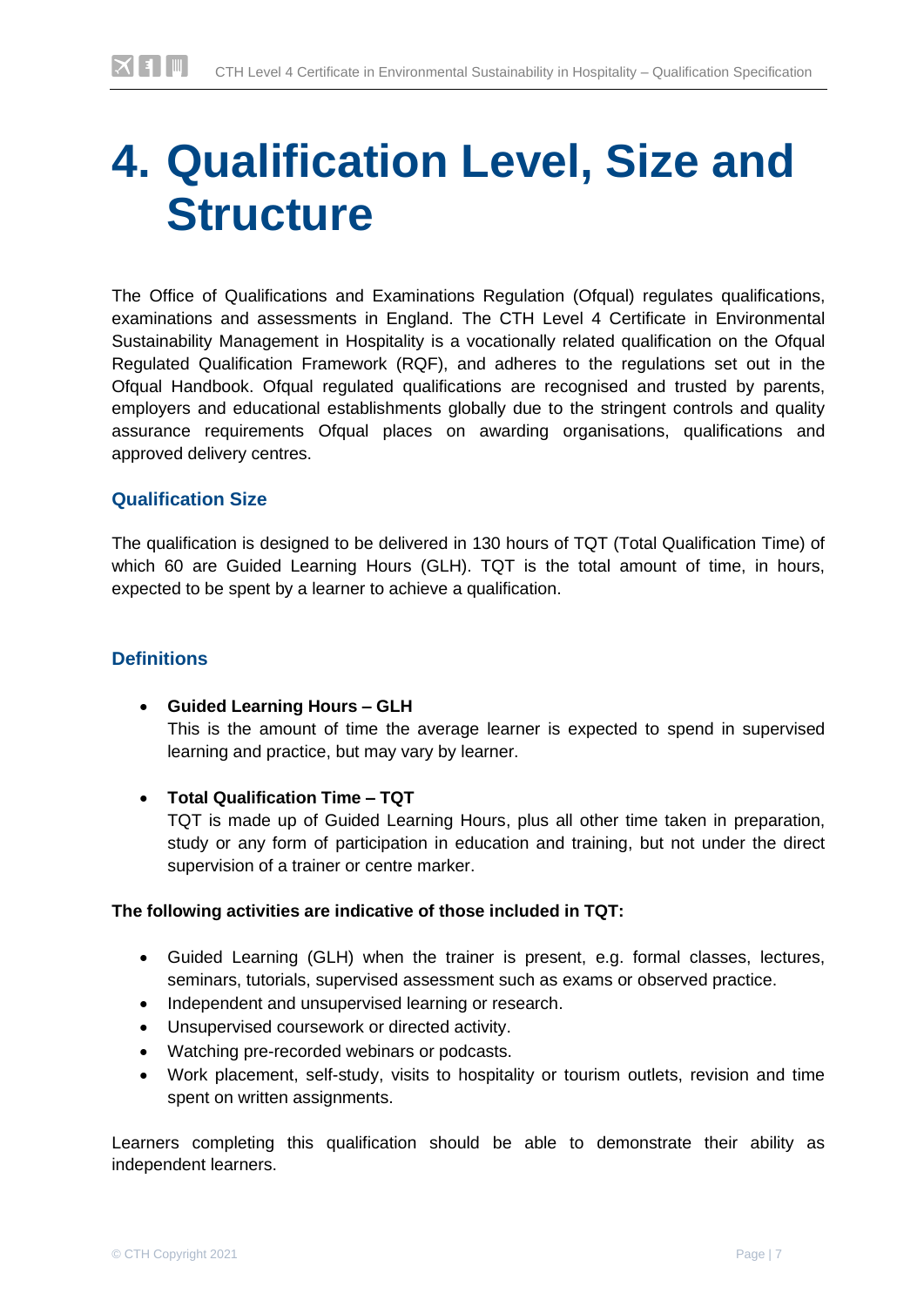### **Qualification Level**

This qualification is at

• Level 4 on the Regulated Qualifications Framework in England (RQF).

CTH qualifications comply with level descriptors set by Ofqual, which are divided into two categories:

- Knowledge and Understanding.
- Skills.

The descriptors below set out the generic knowledge and skills associated with the typical holder of a qualification at that level.

#### **Level 4 Knowledge descriptor:**

#### **The holder…**

- Has practical, theoretical or technical knowledge and understanding of a subject or field of work to address problems that are well defined but complex and non-routine.
- Can analyse, interpret and evaluate relevant information and ideas.
- Is aware of the nature of approximate scope of the area of study or work.
- Has an informed awareness of different perspectives or approaches within the area of study or work.

#### **Level 4 Skills descriptor:**

#### **The holder can…**

- Identify, adapt and use appropriate cognitive and practical skills to inform actions and address problems that are complex and non-routine while normally fairly well-defined.
- Review the effectiveness and appropriateness of methods, actions, and results.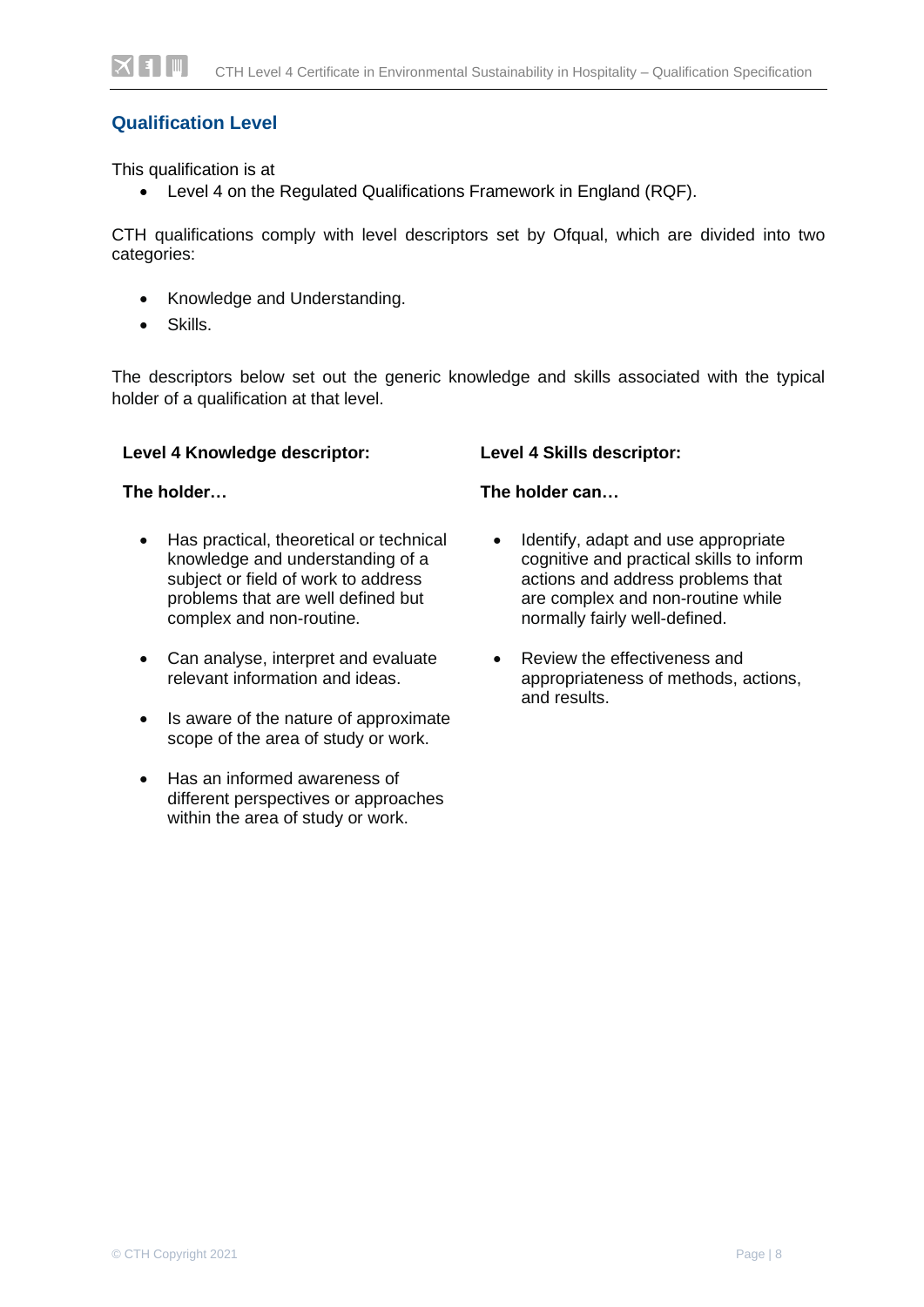# **Qualification Structure**

The qualification, units and TQT for the CTH Level 4 Certificate in Environmental Sustainability Management in Hospitality are set out in the following table. Further details of each unit are included later in the specification.

| CTH Level 4 Certificate in Environmental Sustainability Management in Hospitality |                                                                               |   |                                                                        |            |                                                                                  |  |
|-----------------------------------------------------------------------------------|-------------------------------------------------------------------------------|---|------------------------------------------------------------------------|------------|----------------------------------------------------------------------------------|--|
|                                                                                   | Students must achieve all 6 mandatory units, providing 13 credits at level 4. |   |                                                                        |            |                                                                                  |  |
| Credit Value (CV): 13                                                             |                                                                               |   | QAN: 610/0070/9                                                        |            |                                                                                  |  |
| <b>Qualification: 60</b>                                                          | <b>Guided Learning Hours (GLH) for</b>                                        |   | <b>Total Qualification Time (TQT) for</b><br><b>Qualification: 130</b> |            |                                                                                  |  |
| <b>Mandatory Units</b>                                                            |                                                                               |   |                                                                        |            |                                                                                  |  |
| <b>Unit Code</b>                                                                  | <b>Unit Title</b>                                                             | L | <b>CV</b>                                                              | <b>GLH</b> | <b>Assessment Method</b>                                                         |  |
| 4ES                                                                               | Environmental<br>sustainability and the role<br>of the green manager          | 4 | $\mathbf{1}$                                                           | 10         | An online synoptic                                                               |  |
| 4BPI                                                                              | Establish Baseline of Key<br>Performance Indicators                           | 4 | $\overline{2}$                                                         | 10         | exam assessing all six<br>units.<br>Plus a single overall<br>synoptic assessment |  |
| 4WMC                                                                              | Water management<br>conservation                                              | 4 | $\overline{3}$                                                         | 10         | focussing on the<br>learner's workplace, to<br>reflect the application of        |  |
| 4WMS                                                                              | Waste management<br>system                                                    | 4 | $\overline{3}$                                                         | 10         | the knowledge and<br>skills learned (covering<br>learning outcomes and           |  |
| 4EMS                                                                              | Energy management<br>system                                                   | 4 | 3                                                                      | 10         | assessment criteria<br>from all units).                                          |  |
| 4GMK                                                                              | 4<br>10<br>Green marketing<br>$\mathbf{1}$                                    |   |                                                                        |            |                                                                                  |  |
| <b>Certificate Total (6 units)</b>                                                |                                                                               |   | 13                                                                     | 60         |                                                                                  |  |

This qualification can be a development step to career opportunities leading to implementing, monitoring, and actioning an environmental policy within the business.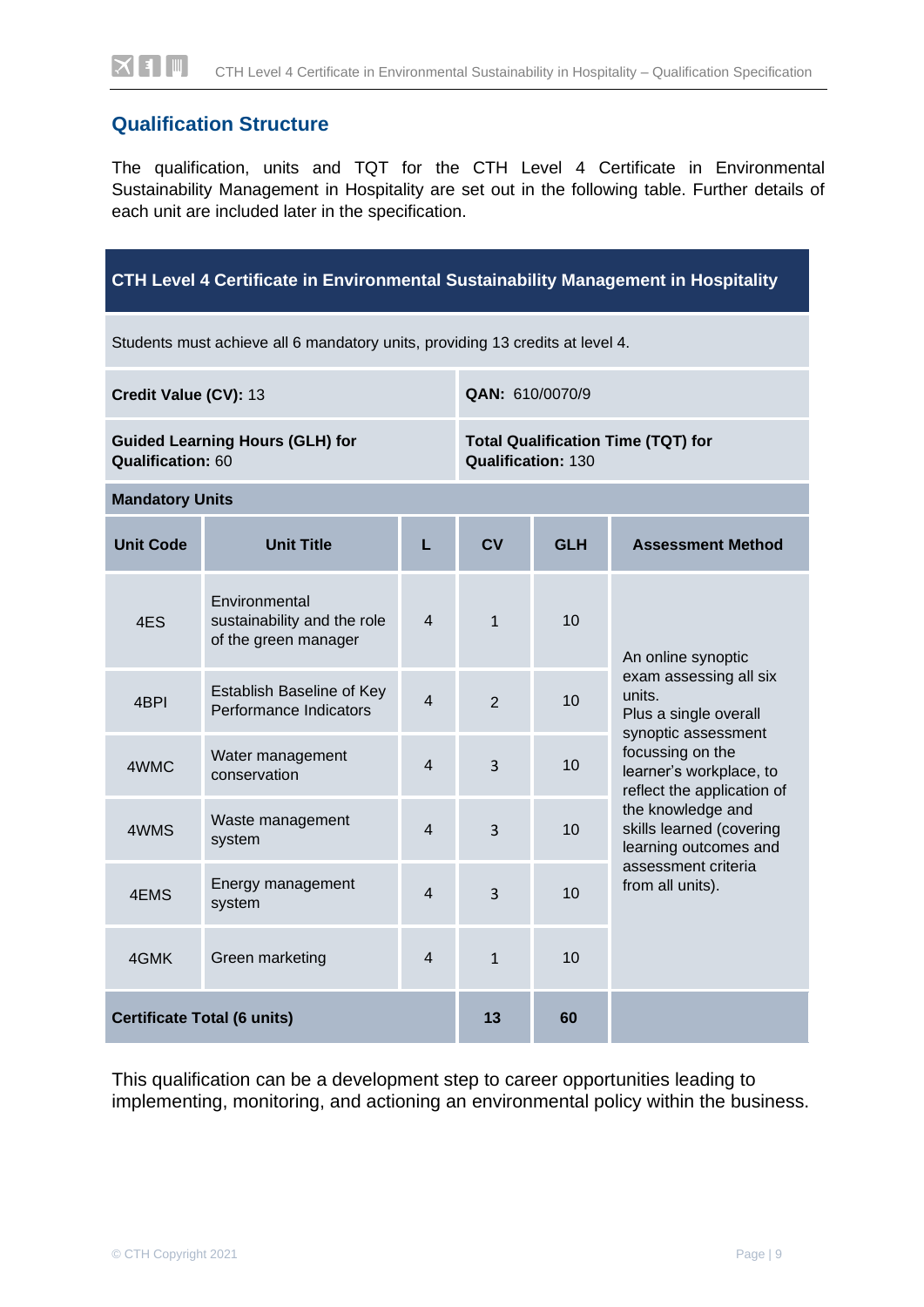# <span id="page-10-0"></span>**5. Qualification Grading Criteria**

The qualification is graded as either Awarded or not awarded. In terms of certification both the synoptic examination and the synoptic assessment must both be passed for the qualification to be awarded. Learners will receive an e-Certificate showing they have been awarded the qualification.

CTH operates the following grading scheme in respect of this qualification:

1. Assessments undertaken through the **synoptic examination**:

| <b>FAIL</b> | <b>PASS</b> |
|-------------|-------------|
| 0% to 49%   | $50\% +$    |

2. Assessments undertaken through the **synoptic assessment**:

| <b>Level 4 Grading Criteria</b>                                                                           |                                                                                                                                                                                                                                                                                                                                                                                                             |  |
|-----------------------------------------------------------------------------------------------------------|-------------------------------------------------------------------------------------------------------------------------------------------------------------------------------------------------------------------------------------------------------------------------------------------------------------------------------------------------------------------------------------------------------------|--|
| Learners who fail:                                                                                        | To achieve a Pass grade (70%+), learners<br>must:                                                                                                                                                                                                                                                                                                                                                           |  |
| Do not meet the<br>requirements of the<br>assessment criteria<br>and learning<br>outcomes of the<br>unit. | Meet the requirements of the assessment<br>$\bullet$<br>criteria and learning outcomes.<br>Demonstrate a level of understanding of<br>$\bullet$<br>the application of the key issues.<br>Make sound judgements that accord with<br>$\bullet$<br>theories and concepts in the area of<br>study.<br>Present work that is neat, clear and well<br>$\bullet$<br>structured, with clearly referenced<br>sources. |  |

# <span id="page-10-1"></span>**6. Assessment Methodology**

Assessment of learners' work will be carried out by an examination and a synoptic assessment based on the learners implementation of learning in the workplace. Learners' work will be measured against the specified learning outcomes and assessment criteria of each unit.

See Section 8 for specimen assessment materials applicable to this qualification.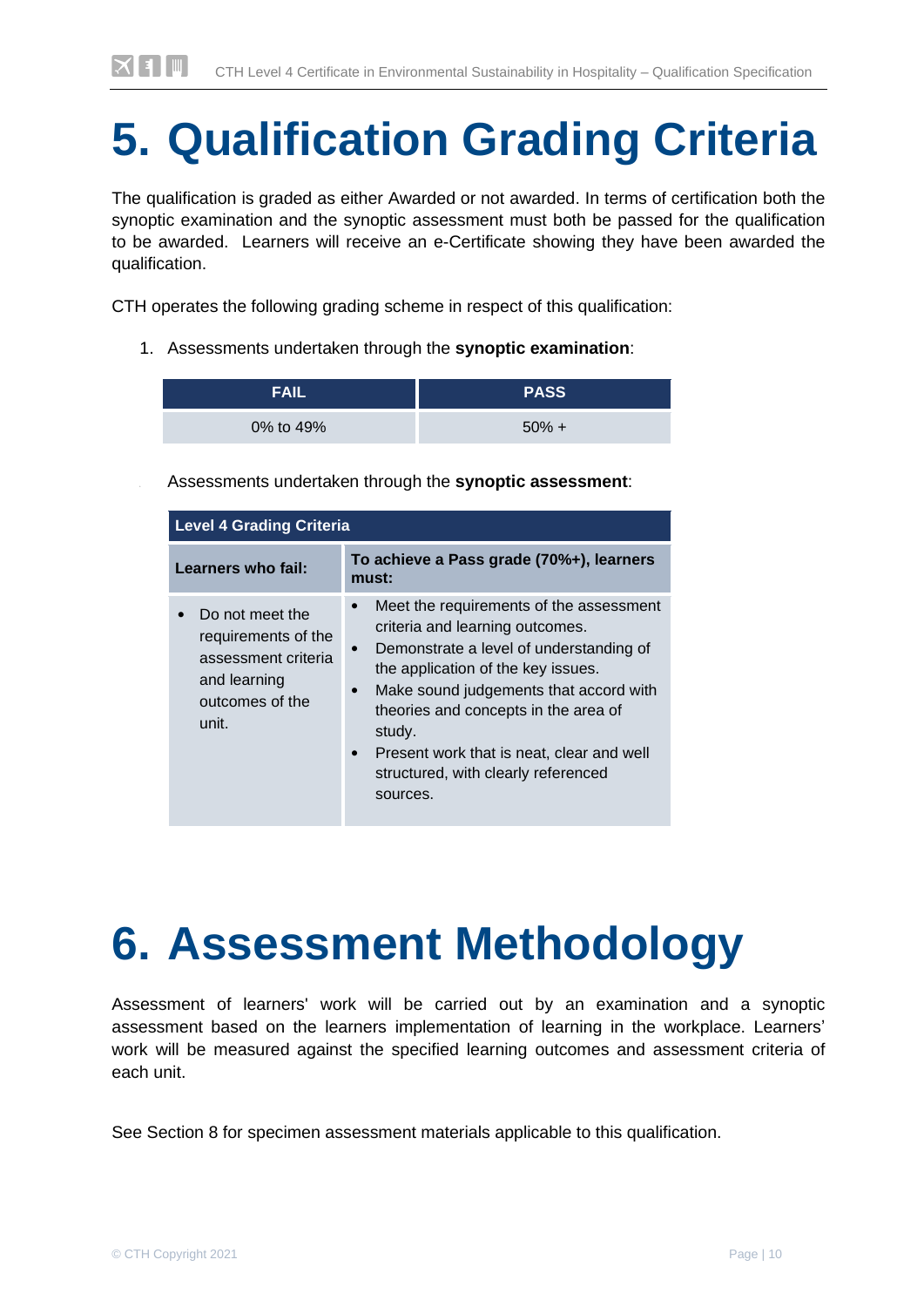# <span id="page-11-0"></span>**7. Qualification Units**

| <b>Environmental Sustainability and the Role of the Green Manager</b> |                                                                                                                                                                                                                                                                                                                                                                                                                                                                                                                                                                                                                                                                                                                                              |            |                      |          |
|-----------------------------------------------------------------------|----------------------------------------------------------------------------------------------------------------------------------------------------------------------------------------------------------------------------------------------------------------------------------------------------------------------------------------------------------------------------------------------------------------------------------------------------------------------------------------------------------------------------------------------------------------------------------------------------------------------------------------------------------------------------------------------------------------------------------------------|------------|----------------------|----------|
| <b>CTH Unit Ref:</b>                                                  | 4ES                                                                                                                                                                                                                                                                                                                                                                                                                                                                                                                                                                                                                                                                                                                                          |            |                      |          |
| Unit Purpose and Aim(s)                                               | This unit aims to provide learners with the skills and understanding of how<br>any business that operates within a building contributes to CO2 emissions<br>and climate change. It also allows them to understand the importance of<br>the Green Manager role in the fight for positive climate change, appoint<br>key personnel including the green team and how to liaise with all<br>departments of the business to ensure positive behavioural changes<br>happen within their operations.<br>Learners will understand the role of the Green Manager and the<br>importance of measuring and managing the three pillars of sustainability -<br>energy, water and waste; and know how to plan and conduct effective<br>Green Team meetings. |            |                      |          |
| <b>Unit Level</b>                                                     | 2                                                                                                                                                                                                                                                                                                                                                                                                                                                                                                                                                                                                                                                                                                                                            |            |                      |          |
| <b>Unit Size</b>                                                      | <b>Guided Learning</b><br>Hours (GLH)                                                                                                                                                                                                                                                                                                                                                                                                                                                                                                                                                                                                                                                                                                        | $0.5$ Hour | <b>Credit Value:</b> | 1 Credit |
| Unit Assessment is by:                                                | Online synoptic exam, and a synoptic assessment                                                                                                                                                                                                                                                                                                                                                                                                                                                                                                                                                                                                                                                                                              |            |                      |          |
| <b>Learning Outcome 1</b>                                             | Understand how an environmental management system can reduce the<br>harmful effects on the environment.                                                                                                                                                                                                                                                                                                                                                                                                                                                                                                                                                                                                                                      |            |                      |          |

#### **Assessment Criteria**

- 1.1 Identify how a business use of resources negatively impacts the environment.
- 1.2 Define environmental key performance indicators that affect resources in a Hospitality and/or Tourism business.
- 1.3 Identify how resource efficiency can generate cost savings.
- 1.4 Outline the four phases of implementing an environmental management system.
- 1.5 Describe how carbon emissions affect climate change.

| <b>Learning Outcome 2</b> | Understand how personal behaviour with regard to using resources<br>impacts climate change and environment. |
|---------------------------|-------------------------------------------------------------------------------------------------------------|
|---------------------------|-------------------------------------------------------------------------------------------------------------|

- 2.1 Describe what is meant by water scarcity around the world and the contributing factors.
- 2.2 Describe the world's global waste problem and the role people play.
- 2.3 Describe how fossil fuels contribute to climate change.
- 2.4 Identify how people can take personal accountability for climate change.
- 2.5 Explain the 17 United Nations Sustainable Development Goals.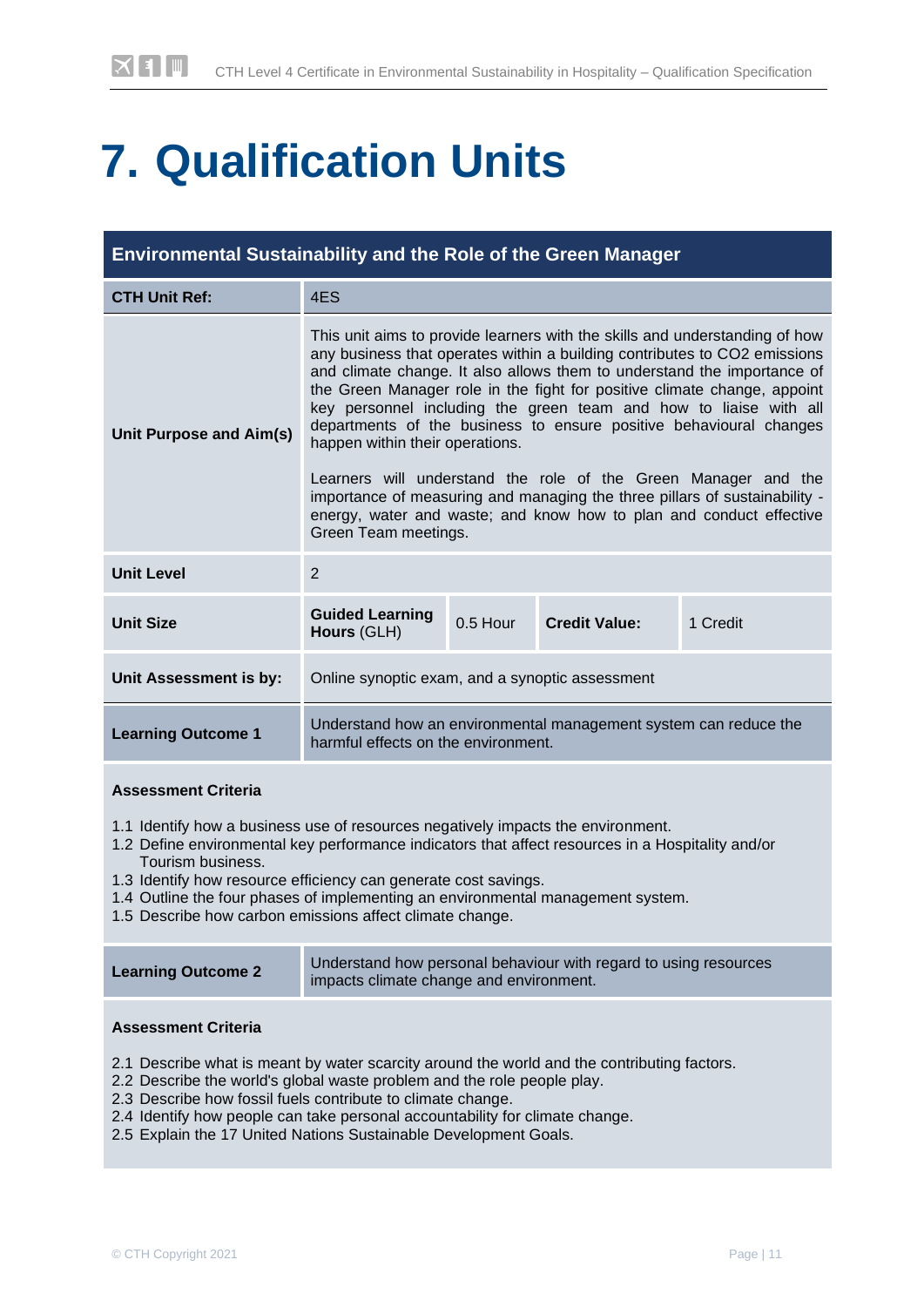| <b>Learning Outcome 3</b>                                                                                                                                                                                                                                                         | Understand the role of the Green Manager within a Hospitality and/or<br>Tourism Business. |  |  |
|-----------------------------------------------------------------------------------------------------------------------------------------------------------------------------------------------------------------------------------------------------------------------------------|-------------------------------------------------------------------------------------------|--|--|
| <b>Assessment Criteria</b>                                                                                                                                                                                                                                                        |                                                                                           |  |  |
| 3.1 Identify the benefits of running a Green Business.<br>3.2 Describe the role of the Green Manager within a business.<br>3.3 Outline some of the tasks of a Green Manager.<br>3.4 Describe the importance of the role of the Green Manager in the fight against climate change. |                                                                                           |  |  |
| <b>Learning Outcome 4</b><br>Be able to appoint and form a Green Team.                                                                                                                                                                                                            |                                                                                           |  |  |
| <b>Assessment Criteria</b>                                                                                                                                                                                                                                                        |                                                                                           |  |  |
| 4.1 Define the purpose and responsibilities of a Green Team.<br>4.2 Build a Green Team and allocate tasks to subgroups.<br>4.3 Identify ways to communicate the purpose and actions of a Green Team.                                                                              |                                                                                           |  |  |
| <b>Learning Outcome 5</b><br>Be able to plan and conduct a Green Team meeting.                                                                                                                                                                                                    |                                                                                           |  |  |
| <b>Assessment Criteria</b>                                                                                                                                                                                                                                                        |                                                                                           |  |  |
| 5.1 Describe the importance of planning a meeting in advance.<br>5.2 Describe how setting clear goals can lead to more effective Green Team meetings.                                                                                                                             |                                                                                           |  |  |

- 5.3 Identify ways to support Green Team members.
- 5.4 Describe the purpose and elements of an agenda for your Green Team meeting.
- 5.5 Describe the importance of keeping minutes of Green Team meetings.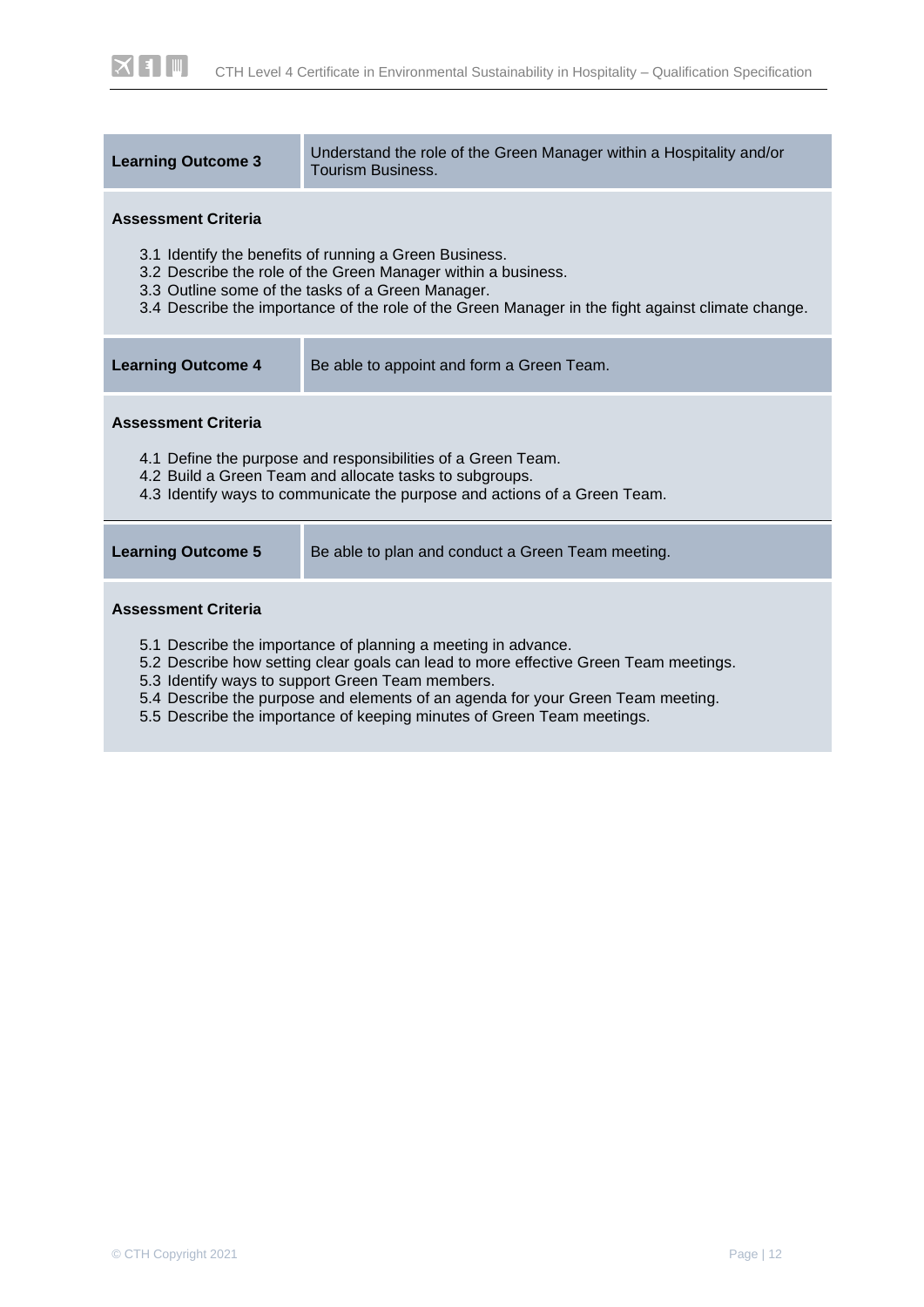

| <b>Establish Baseline of Key Performance Indicators</b>                   |                                                                                                                                                                                                                                                                                                                                                                                                                                                                                                                                                                                                                                                                                                                                                                                                  |          |                      |           |
|---------------------------------------------------------------------------|--------------------------------------------------------------------------------------------------------------------------------------------------------------------------------------------------------------------------------------------------------------------------------------------------------------------------------------------------------------------------------------------------------------------------------------------------------------------------------------------------------------------------------------------------------------------------------------------------------------------------------------------------------------------------------------------------------------------------------------------------------------------------------------------------|----------|----------------------|-----------|
| <b>CTH Unit Ref:</b>                                                      | 4 <sub>BPI</sub>                                                                                                                                                                                                                                                                                                                                                                                                                                                                                                                                                                                                                                                                                                                                                                                 |          |                      |           |
| Unit Purpose and Aim(s)                                                   | This unit aims to teach learners how to establish the initial green KPIs for<br>the business. They can use this baseline of environmental data to<br>evaluate and compare their use, and ensure their green actions are<br>working, therefore reducing carbon emissions over time.<br>Learners will be able to understand terminology, analyse utility bills and<br>data needed to calculate carbon emissions including electricity, gas, oil,<br>waste & water. Learners will understand the importance of accurately<br>calculating the true numbers of customers and staff and how they impact<br>workplace carbon emissions, using mathematical formulas to calculate the<br>% increases or reductions of their green KPIs in order to report back to the<br>team, management and customers. |          |                      |           |
| <b>Unit Level</b>                                                         | $\overline{2}$                                                                                                                                                                                                                                                                                                                                                                                                                                                                                                                                                                                                                                                                                                                                                                                   |          |                      |           |
| <b>Unit Size</b>                                                          | <b>Guided Learning</b><br>Hours (GLH)                                                                                                                                                                                                                                                                                                                                                                                                                                                                                                                                                                                                                                                                                                                                                            | 0.5 Hour | <b>Credit Value:</b> | 2 Credits |
| Unit Assessment is by:<br>Online synoptic exam, and a synoptic assessment |                                                                                                                                                                                                                                                                                                                                                                                                                                                                                                                                                                                                                                                                                                                                                                                                  |          |                      |           |
| <b>Learning Outcome 1</b>                                                 | Know how to use utility bills to calculate utility usage and carbon<br>emissions.                                                                                                                                                                                                                                                                                                                                                                                                                                                                                                                                                                                                                                                                                                                |          |                      |           |

#### **Assessment Criteria**

- 1.1 Describe the importance of utility bills in calculating, setting and evaluating carbon emission use.
- 1.2 Identify which utility bills are needed to calculate carbon emissions.
- 1.3 List terminology used in environmental data found on utility bills.

| <b>Learning Outcome 2</b> | Be able to make a physical or digital green folder and use environmental<br>data to set and monitor key performance indicators (KPIs). |
|---------------------------|----------------------------------------------------------------------------------------------------------------------------------------|
|---------------------------|----------------------------------------------------------------------------------------------------------------------------------------|

#### **Assessment Criteria**

- 2.1 Prepare a physical or digital folder of utility bills for later use.
- 2.2 Organise a green folder in a logical order and appropriate format.
- 2.3 Demonstrate the use of environmental data to set and monitor key performance indicators.

| <b>Learning Outcome 3</b><br>and KPIs. | Be able to accurately calculate electricity consumption and set baselines |
|----------------------------------------|---------------------------------------------------------------------------|
|----------------------------------------|---------------------------------------------------------------------------|

- 3.1 Identify kWh Day units and kWh Night units and the different rates offered.
- 3.2 Identify the Average unit price (AUP).
- 3.3 Identify what the maximum import capacity (MIC) of a business is and explain its importance.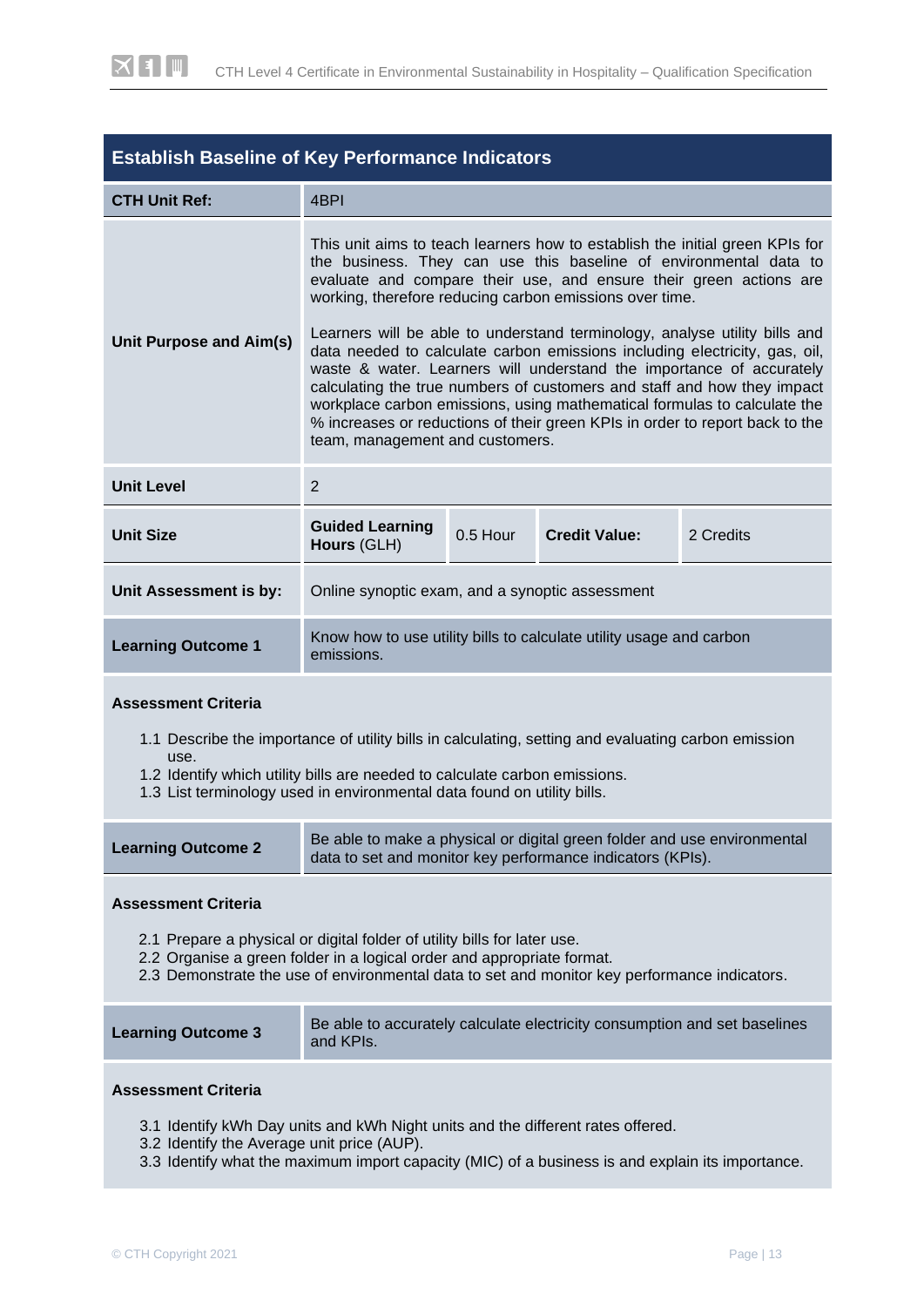| <b>Learning Outcome 4</b>                                                                                                                                                                                | Be able to calculate oil usage and set baselines and KPIs.                                                                                        |  |  |  |  |
|----------------------------------------------------------------------------------------------------------------------------------------------------------------------------------------------------------|---------------------------------------------------------------------------------------------------------------------------------------------------|--|--|--|--|
| <b>Assessment Criteria</b>                                                                                                                                                                               | 4.1 Calculate oil KPI and oil usage using the delivery and meter reading method.<br>4.2 State the carbon emissions generated from your oil usage. |  |  |  |  |
| <b>Learning Outcome 5</b>                                                                                                                                                                                | Be able to calculate gas usage and set baselines and KPIs.                                                                                        |  |  |  |  |
| <b>Assessment Criteria</b><br>5.1 Calculate gas PKI and gas usage using the delivery, meter and delivery and meter readings<br>methods.<br>5.2 State the carbon emissions generated from your gas usage. |                                                                                                                                                   |  |  |  |  |
| <b>Learning Outcome 6</b>                                                                                                                                                                                | Be able to calculate waste volumes and set baselines and KPIs.                                                                                    |  |  |  |  |
| <b>Assessment Criteria</b><br>6.1 Understand and explain waste bill terminology.                                                                                                                         |                                                                                                                                                   |  |  |  |  |
| 6.2 Identify different types of waste charges and analyse waste bills.<br>6.3 Calculate landfill, recycling and food waste KPIs at the workplace.                                                        |                                                                                                                                                   |  |  |  |  |
| <b>Learning Outcome 7</b>                                                                                                                                                                                | Be able to calculate water usage and set baselines and KPIs.                                                                                      |  |  |  |  |
| <b>Assessment Criteria</b><br>7.1 Identify the two methods to calculate water usage.<br>7.2 Analyse water bills and their cost and calculate water KPI.                                                  |                                                                                                                                                   |  |  |  |  |
| <b>Learning Outcome 8</b>                                                                                                                                                                                | Know how to monitor, evaluate & report environmental KPIs.                                                                                        |  |  |  |  |
| <b>Assessment Criterion</b><br>8.1 Create a work routine to monitor environmental KPIs.                                                                                                                  |                                                                                                                                                   |  |  |  |  |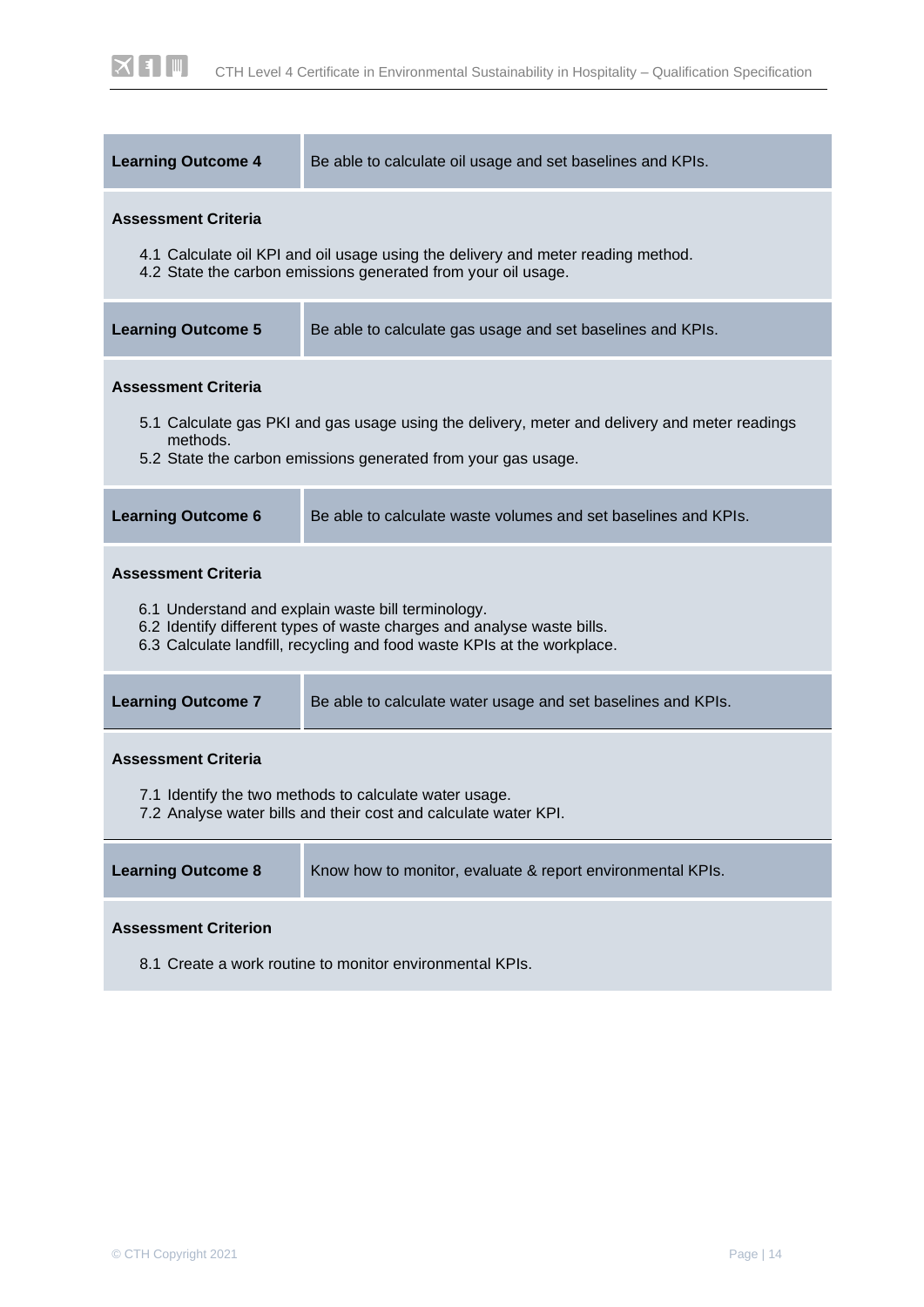| <b>Water Management Conservation</b>                                                                                                                                                                                                           |                                                                                                                                                                                                                                                                                                                                                                                                                                                                                                                                                                                                      |  |  |  |  |
|------------------------------------------------------------------------------------------------------------------------------------------------------------------------------------------------------------------------------------------------|------------------------------------------------------------------------------------------------------------------------------------------------------------------------------------------------------------------------------------------------------------------------------------------------------------------------------------------------------------------------------------------------------------------------------------------------------------------------------------------------------------------------------------------------------------------------------------------------------|--|--|--|--|
| <b>CTH Unit Ref:</b>                                                                                                                                                                                                                           | 4WMC                                                                                                                                                                                                                                                                                                                                                                                                                                                                                                                                                                                                 |  |  |  |  |
| Unit Purpose and Aim(s)                                                                                                                                                                                                                        | This unit aims to provide learners with the skills and understanding of the<br>global water scarcity issues humans have created, and the challenges for<br>a sustainable environment. Learners will know how to calculate water flow<br>rate within a building and how it compares to recommended good practice<br>standards in order to reduce water usage.<br>Learners will be able to use this learning for the conservation of this limited<br>resource, and detect potential leaks in a building by measuring their<br>current usage and establishing a pattern of usage for future monitoring. |  |  |  |  |
| <b>Unit Level</b>                                                                                                                                                                                                                              | 2                                                                                                                                                                                                                                                                                                                                                                                                                                                                                                                                                                                                    |  |  |  |  |
| <b>Unit Size</b>                                                                                                                                                                                                                               | <b>Guided Learning</b><br>0.5 Hour<br><b>Credit Value:</b><br>3 Credits<br>Hours (GLH)                                                                                                                                                                                                                                                                                                                                                                                                                                                                                                               |  |  |  |  |
| Unit Assessment is by:                                                                                                                                                                                                                         | Online synoptic exam, and a synoptic assessment                                                                                                                                                                                                                                                                                                                                                                                                                                                                                                                                                      |  |  |  |  |
| <b>Learning Outcome 1</b>                                                                                                                                                                                                                      | Know why it is important to conserve water.                                                                                                                                                                                                                                                                                                                                                                                                                                                                                                                                                          |  |  |  |  |
| <b>Assessment Criteria</b><br>1.1 Identify sources of water.<br>1.2 Describe what is meant by the term 'fresh water' and how much of it is available for human<br>consumption.<br>1.3 Describe the impact of increasing global water scarcity. |                                                                                                                                                                                                                                                                                                                                                                                                                                                                                                                                                                                                      |  |  |  |  |
| <b>Learning Outcome 2</b>                                                                                                                                                                                                                      | Be able to calculate water flow rate.                                                                                                                                                                                                                                                                                                                                                                                                                                                                                                                                                                |  |  |  |  |
| <b>Assessment Criteria</b><br>2.1 Explain water flow rate.<br>2.2 Identify recommended good practice water flow rates for cisterns, taps and showers.                                                                                          |                                                                                                                                                                                                                                                                                                                                                                                                                                                                                                                                                                                                      |  |  |  |  |

| <b>Learning Outcome 3</b> | Be able to set up a water leak detection system. |
|---------------------------|--------------------------------------------------|
|                           |                                                  |

- 3.1 Demonstrate the monitoring and tracking of buildings' water usage.
- 3.2 Recognise how business levels directly affect water usage.
- 3.3 Describe how to detect potential underground water leaks.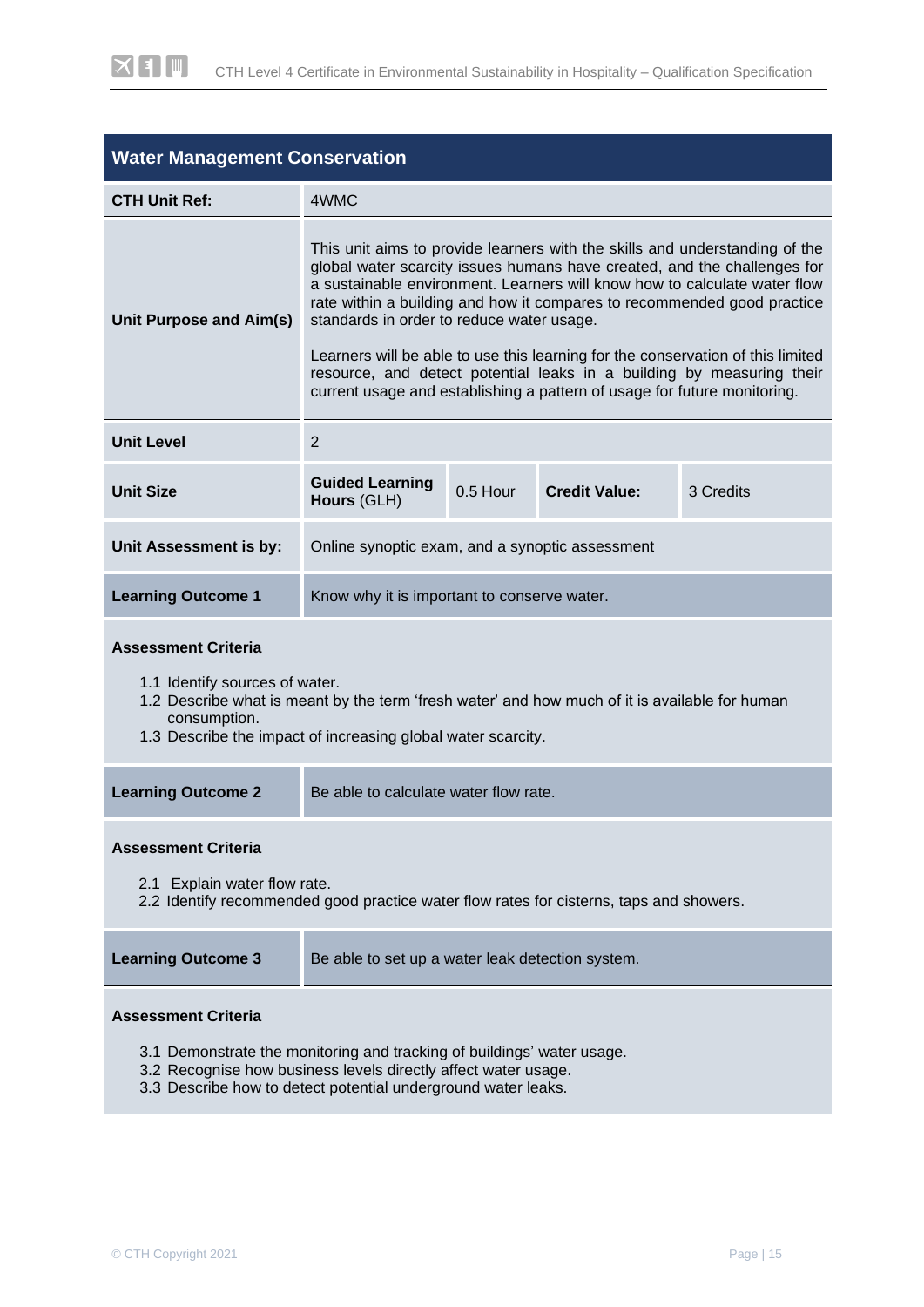| <b>Learning Outcome 4</b>                                                                                                                                                                                             | Be able to reduce a cistern water capacity.                  |  |  |  |  |
|-----------------------------------------------------------------------------------------------------------------------------------------------------------------------------------------------------------------------|--------------------------------------------------------------|--|--|--|--|
| <b>Assessment Criteria</b>                                                                                                                                                                                            |                                                              |  |  |  |  |
| 4.1 Describe the benefits of using a hippo bag in a cistern.<br>4.2 Calculate return on investment (ROI) from reducing cistern capacities.<br>4.3 Develop a water action plan to reduce cistern capacities over time. |                                                              |  |  |  |  |
| <b>Learning Outcome 5</b>                                                                                                                                                                                             | Be able to reduce water flow rates from taps and showers.    |  |  |  |  |
| <b>Assessment Criteria</b>                                                                                                                                                                                            |                                                              |  |  |  |  |
| 5.1 Describe aerators and what they are used for.<br>5.2 Calculate return on investment (ROI) from aerator installations.<br>5.3 Develop a plan to install aerators.                                                  |                                                              |  |  |  |  |
| <b>Learning Outcome 6</b>                                                                                                                                                                                             | Develop a water action plan for reducing future water usage. |  |  |  |  |
| <b>Assessment Criteria</b>                                                                                                                                                                                            |                                                              |  |  |  |  |
| 6.1 Describe the purpose of a water action plan.<br>6.2 Describe the benefits to updating the water action plan.                                                                                                      |                                                              |  |  |  |  |

6.3 Identify ways to improve action plans and further reduce water usage.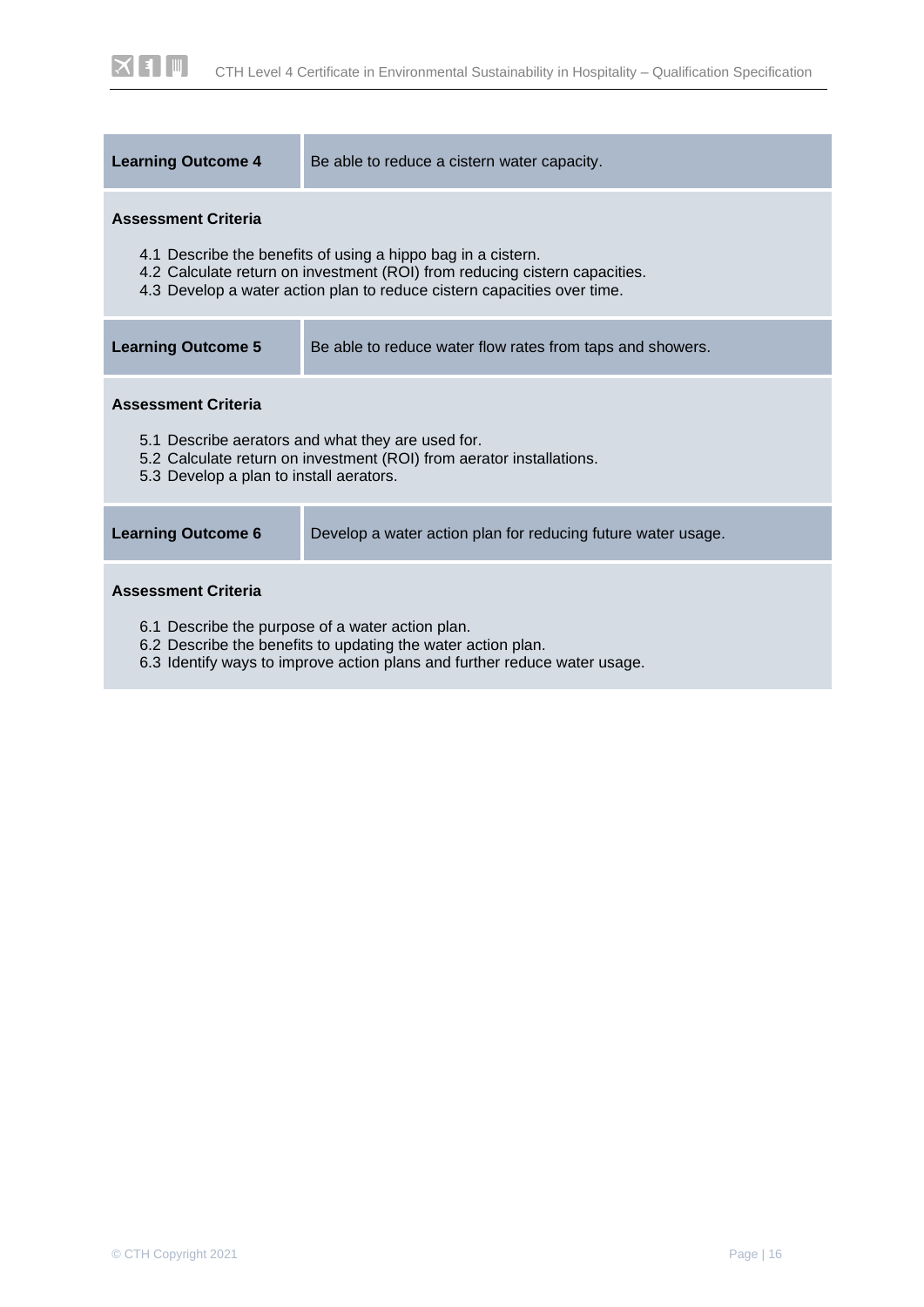| <b>Waste Management Systems</b>                                                                                                                                                                                                                                                                                                                                                                                                                                                                                  |                                                                                                                                                                                                                                                                                                                                                                                                                                                                                                                                                         |          |                                                               |           |
|------------------------------------------------------------------------------------------------------------------------------------------------------------------------------------------------------------------------------------------------------------------------------------------------------------------------------------------------------------------------------------------------------------------------------------------------------------------------------------------------------------------|---------------------------------------------------------------------------------------------------------------------------------------------------------------------------------------------------------------------------------------------------------------------------------------------------------------------------------------------------------------------------------------------------------------------------------------------------------------------------------------------------------------------------------------------------------|----------|---------------------------------------------------------------|-----------|
| <b>CTH Unit Ref:</b>                                                                                                                                                                                                                                                                                                                                                                                                                                                                                             | 4WMS                                                                                                                                                                                                                                                                                                                                                                                                                                                                                                                                                    |          |                                                               |           |
| Unit Purpose and Aim(s)                                                                                                                                                                                                                                                                                                                                                                                                                                                                                          | This unit aims to provide learners with the skills and understanding of the<br>global waste problem facing society. Learners will have an understanding<br>of the need to set up a waste management system for the purpose of<br>reducing waste as the first principle of waste management. The learner<br>will be able to identify the different waste streams and the importance of<br>waste segregation.<br>The learners will be able to identify their top waste challenges and<br>implement measures to reduce and monitor waste production at any |          |                                                               |           |
| <b>Unit Level</b>                                                                                                                                                                                                                                                                                                                                                                                                                                                                                                | 2                                                                                                                                                                                                                                                                                                                                                                                                                                                                                                                                                       |          | building particularly for landfill, food and recycling waste. |           |
| <b>Unit Size</b>                                                                                                                                                                                                                                                                                                                                                                                                                                                                                                 | <b>Guided Learning</b><br>Hours (GLH)                                                                                                                                                                                                                                                                                                                                                                                                                                                                                                                   | 0.5 Hour | <b>Credit Value:</b>                                          | 3 Credits |
| <b>Unit Assessment is by:</b>                                                                                                                                                                                                                                                                                                                                                                                                                                                                                    | Online synoptic exam, and a synoptic assessment                                                                                                                                                                                                                                                                                                                                                                                                                                                                                                         |          |                                                               |           |
| <b>Learning Outcome 1</b>                                                                                                                                                                                                                                                                                                                                                                                                                                                                                        | Be able to explain the global waste problem.                                                                                                                                                                                                                                                                                                                                                                                                                                                                                                            |          |                                                               |           |
| <b>Assessment Criteria</b><br>1.1 Describe how much waste is generated around the world today.<br>1.2 List the factors contributing to increased global waste production.<br>1.3 Explain the reasons for the exponential increase in plastic production over the past 70 years.<br>1.4 Describe different methods of waste disposal.<br>1.5 Explain the negative effects waste disposal has on the environment.<br>1.6 Identify what should be taken into consideration when calculating the cost of food waste. |                                                                                                                                                                                                                                                                                                                                                                                                                                                                                                                                                         |          |                                                               |           |
| Learning Outcome Z                                                                                                                                                                                                                                                                                                                                                                                                                                                                                               | Understand the importance of waste segregation.                                                                                                                                                                                                                                                                                                                                                                                                                                                                                                         |          |                                                               |           |
| <b>Assessment Criteria</b><br>Identify cost implications and environmental impact of not having proper waste segregation<br>2.1<br>systems.<br>2.2 Implement a waste segregation system in all areas of the business.                                                                                                                                                                                                                                                                                            |                                                                                                                                                                                                                                                                                                                                                                                                                                                                                                                                                         |          |                                                               |           |
| <b>Learning Outcome 3</b><br>Understand how to manage waste within a business.                                                                                                                                                                                                                                                                                                                                                                                                                                   |                                                                                                                                                                                                                                                                                                                                                                                                                                                                                                                                                         |          |                                                               |           |
| <b>Assessment Criteria</b>                                                                                                                                                                                                                                                                                                                                                                                                                                                                                       |                                                                                                                                                                                                                                                                                                                                                                                                                                                                                                                                                         |          |                                                               |           |

- 3.1 List the benefits to the environment for managing waste generation and disposal.
- 3.2 Describe the benefits to a business for managing waste generation and disposal.
- 3.3 Outline the process to identify top waste challenges for landfill and recycling waste.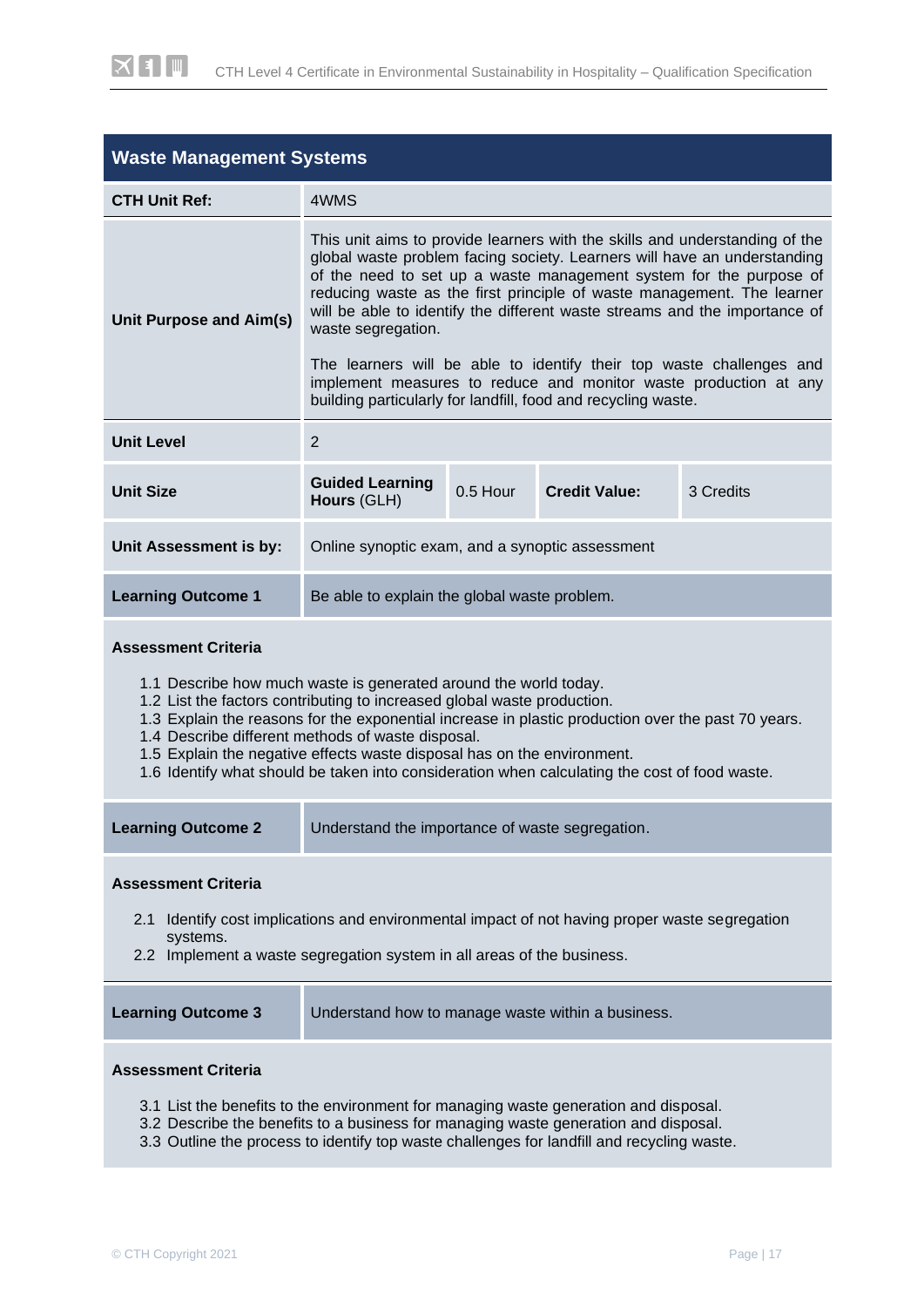| <b>Learning Outcome 4</b>                                                                                                                                                                                                                                                                                                                                                                                           | Understand the importance of a waste collection area.                                                                                                                                                                                                                                                                                                                            |  |  |  |
|---------------------------------------------------------------------------------------------------------------------------------------------------------------------------------------------------------------------------------------------------------------------------------------------------------------------------------------------------------------------------------------------------------------------|----------------------------------------------------------------------------------------------------------------------------------------------------------------------------------------------------------------------------------------------------------------------------------------------------------------------------------------------------------------------------------|--|--|--|
| <b>Assessment Criteria</b>                                                                                                                                                                                                                                                                                                                                                                                          | 4.1 Describe the importance of understanding the waste collection cycle for a business.<br>4.2 Explain how completing checks on the waste collection area help identify possible problems.                                                                                                                                                                                       |  |  |  |
| <b>Learning Outcome 5</b>                                                                                                                                                                                                                                                                                                                                                                                           | Understand the importance of monitoring and managing food waste.                                                                                                                                                                                                                                                                                                                 |  |  |  |
| <b>Assessment Criteria</b><br>a business.                                                                                                                                                                                                                                                                                                                                                                           | 5.1 Describe the importance of understanding the items found in, and the volumes of, food waste in<br>5.2 Describe the process of how to measure food waste coming back from dining areas.<br>5.3 List reasons why food items are returned from service areas.<br>5.4 Identify the importance of analysing food waste data.<br>5.5 Implement solutions for food waste reduction. |  |  |  |
| <b>Learning Outcome 6</b>                                                                                                                                                                                                                                                                                                                                                                                           | Understand the importance of abolishing single use items from business<br>operations.                                                                                                                                                                                                                                                                                            |  |  |  |
| <b>Assessment Criteria</b><br>6.1 Explain what is meant by single use items within a business<br>6.2 List the benefits for abolishing single use plastics.<br>6.3 Identify reasons why abolishing single use plastics is seen as difficult.<br>6.4 Calculate return on investment from abolishing single use plastics.<br>6.5 Understand the importance of calculating environmental data from single use plastics. |                                                                                                                                                                                                                                                                                                                                                                                  |  |  |  |
| <b>Learning Outcome 7</b>                                                                                                                                                                                                                                                                                                                                                                                           | Establish a waste management action plan for the future.                                                                                                                                                                                                                                                                                                                         |  |  |  |
| <b>Assessment Criteria</b><br>7.1 Describe the purpose of a waste management action plan.<br>7.2 Describe the benefits of updating the waste management action plan.<br>7.3 Identify ways to improve action plans and further manage waste.                                                                                                                                                                         |                                                                                                                                                                                                                                                                                                                                                                                  |  |  |  |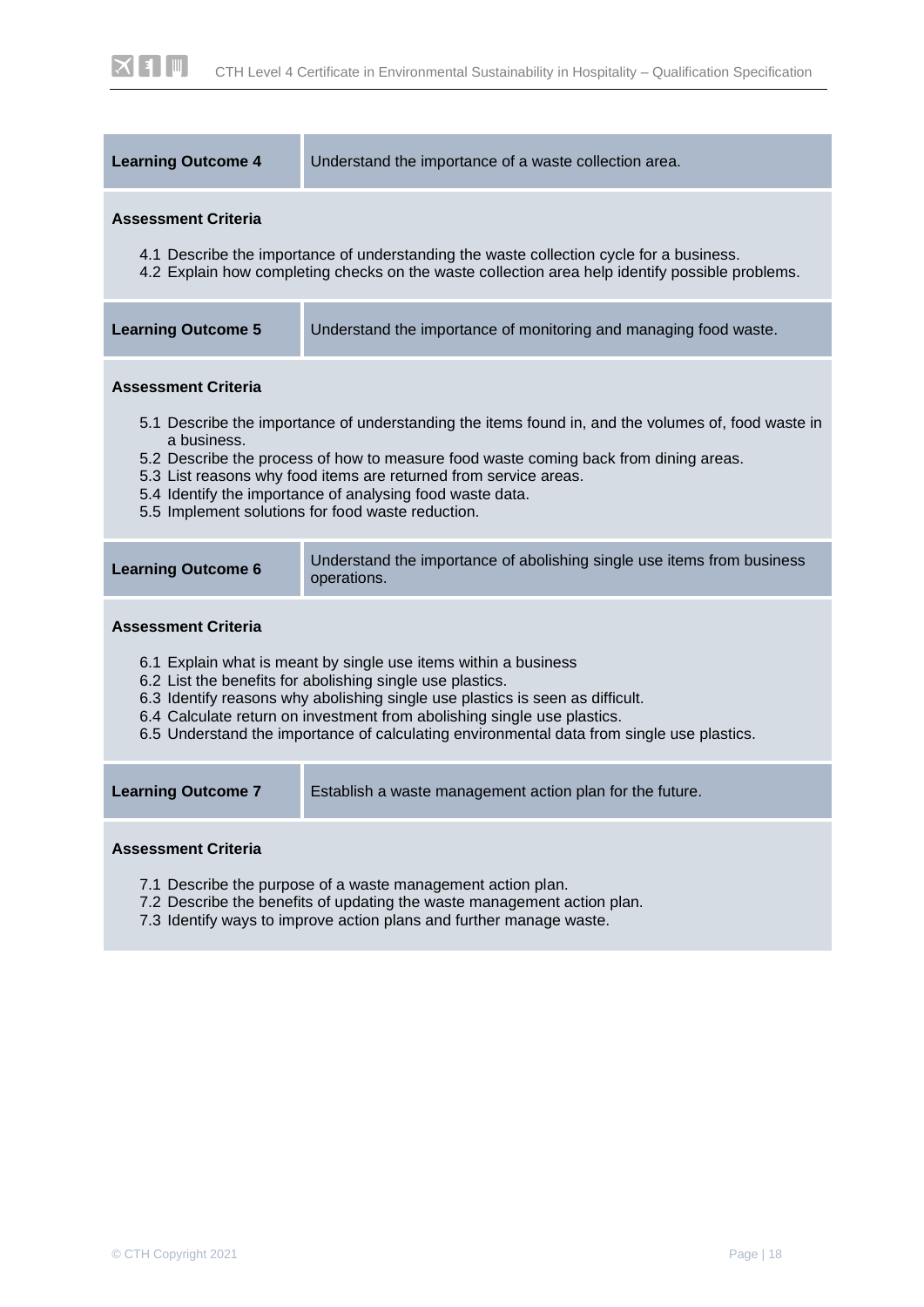| <b>Energy Management System</b>                                                                                                                                                                                                                                                                       |                                                                                                                                                                                                                                                                                                                                                                                   |                                                 |  |  |  |  |
|-------------------------------------------------------------------------------------------------------------------------------------------------------------------------------------------------------------------------------------------------------------------------------------------------------|-----------------------------------------------------------------------------------------------------------------------------------------------------------------------------------------------------------------------------------------------------------------------------------------------------------------------------------------------------------------------------------|-------------------------------------------------|--|--|--|--|
| <b>CTH Unit Ref:</b>                                                                                                                                                                                                                                                                                  | 4EMS                                                                                                                                                                                                                                                                                                                                                                              |                                                 |  |  |  |  |
| Unit Purpose and Aim(s)                                                                                                                                                                                                                                                                               | This unit aims to provide learners with the skills and understanding<br>needed to manage energy within a business, in order to reduce carbon<br>emissions and generate cost savings, and become energy efficient<br>throughout the business. The unit explores the relationship between<br>energy usage, climate change, and how our own behaviour can have an<br>effect on both. |                                                 |  |  |  |  |
|                                                                                                                                                                                                                                                                                                       | The learner will be able to measure current energy use, observe where,<br>when and why they use energy, and establish a team approach to<br>behavioural change towards using only energy that is necessary.                                                                                                                                                                       |                                                 |  |  |  |  |
| <b>Unit Level</b>                                                                                                                                                                                                                                                                                     | 2                                                                                                                                                                                                                                                                                                                                                                                 |                                                 |  |  |  |  |
| <b>Unit Size</b>                                                                                                                                                                                                                                                                                      | <b>Guided Learning</b><br>Hours (GLH)                                                                                                                                                                                                                                                                                                                                             | $0.5$ Hour<br><b>Credit Value:</b><br>3 Credits |  |  |  |  |
| Unit Assessment is by:                                                                                                                                                                                                                                                                                | Online synoptic exam, and a synoptic assessment                                                                                                                                                                                                                                                                                                                                   |                                                 |  |  |  |  |
| <b>Learning Outcome 1</b>                                                                                                                                                                                                                                                                             | Be able to outline why it is important to conserve energy.                                                                                                                                                                                                                                                                                                                        |                                                 |  |  |  |  |
| <b>Assessment Criteria</b><br>1.1 Identify how climate change will affect businesses.<br>1.2 Describe the advantages and disadvantages to using energy generated by fossil fuels.<br>1.3 Explain the term renewable energy.<br>1.4 Explain the meaning of personal responsibility for climate change. |                                                                                                                                                                                                                                                                                                                                                                                   |                                                 |  |  |  |  |
| <b>Learning Outcome 2</b>                                                                                                                                                                                                                                                                             | Identify business energy needs from lighting.                                                                                                                                                                                                                                                                                                                                     |                                                 |  |  |  |  |
| <b>Assessment Criteria</b><br>2.1 Calculate the annual cost of lighting for the business.<br>2.2 Calculate the return on investment for changing light bulbs to LED or energy saving bulbs.                                                                                                           |                                                                                                                                                                                                                                                                                                                                                                                   |                                                 |  |  |  |  |
| <b>Learning Outcome 3</b>                                                                                                                                                                                                                                                                             | Identify business energy needs from equipment.                                                                                                                                                                                                                                                                                                                                    |                                                 |  |  |  |  |

- 3.1 Conduct an equipment audit at the business.
- 3.2 Develop an action plan to reduce energy use from equipment.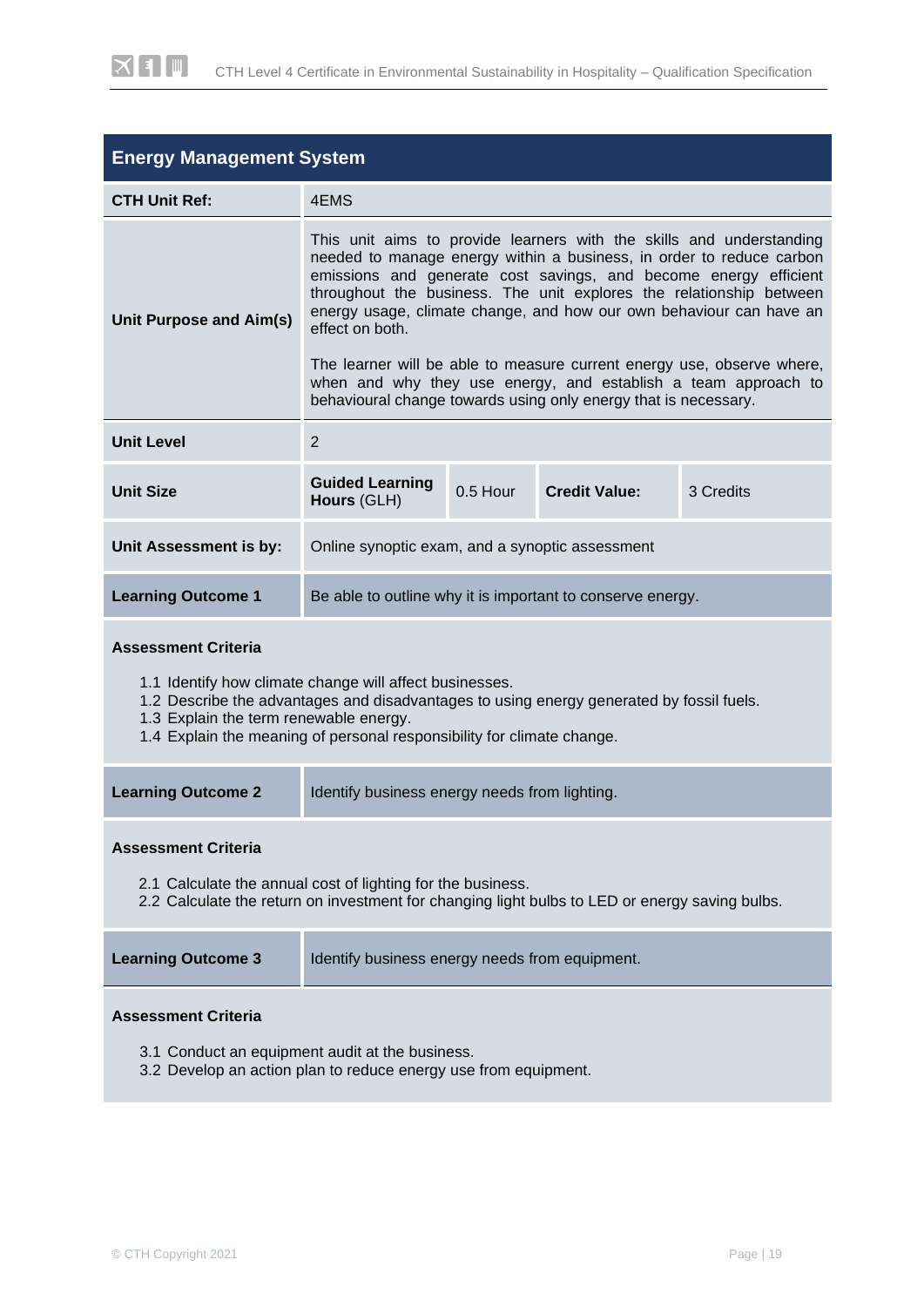| <b>Learning Outcome 4</b>                                                                                                                          | Identify energy use in less-used areas of the business.                                                                                                                                                         |  |  |  |
|----------------------------------------------------------------------------------------------------------------------------------------------------|-----------------------------------------------------------------------------------------------------------------------------------------------------------------------------------------------------------------|--|--|--|
| <b>Assessment Criteria</b><br>order to conserve energy.                                                                                            | 3.1 Identify the energy usage of less-used areas.<br>3.2 Establish standardised operational procedures (SOPs) for closing down less-used areas in                                                               |  |  |  |
| <b>Learning Outcome 5</b>                                                                                                                          | Audit the business heating system.                                                                                                                                                                              |  |  |  |
| <b>Assessment Criteria</b>                                                                                                                         | 5.1 Identify common heating systems and the fuel used to run them.<br>5.2 Outline recommended heating temperature for hot water for a business.<br>5.3 Describe the importance of regular servicing of boilers. |  |  |  |
| <b>Learning Outcome 6</b>                                                                                                                          | Audit the building insulation of the business.                                                                                                                                                                  |  |  |  |
| <b>Assessment Criteria</b>                                                                                                                         | 6.1 Conduct a building audit of insulation and identify areas for improvement.<br>6.2 Identify solutions to remedy poor insulation within a business.                                                           |  |  |  |
| <b>Learning Outcome 7</b>                                                                                                                          | Audit the refrigeration systems.                                                                                                                                                                                |  |  |  |
| <b>Assessment Criterion</b><br>7.1 Audit refrigeration and freezer equipment.<br>7.2 Identify solutions to remedy identified refrigeration issues. |                                                                                                                                                                                                                 |  |  |  |
| <b>Learning Outcome 8</b>                                                                                                                          | Establish an energy management action plan for the future.                                                                                                                                                      |  |  |  |
| <b>Assessment Criteria</b>                                                                                                                         |                                                                                                                                                                                                                 |  |  |  |

- 8.1 Describe the purpose of an energy management action plan.
- 8.2 Describe the benefits of updating the energy management action plan.
- 8.3 Identify ways to improve action plans and further manage energy waste.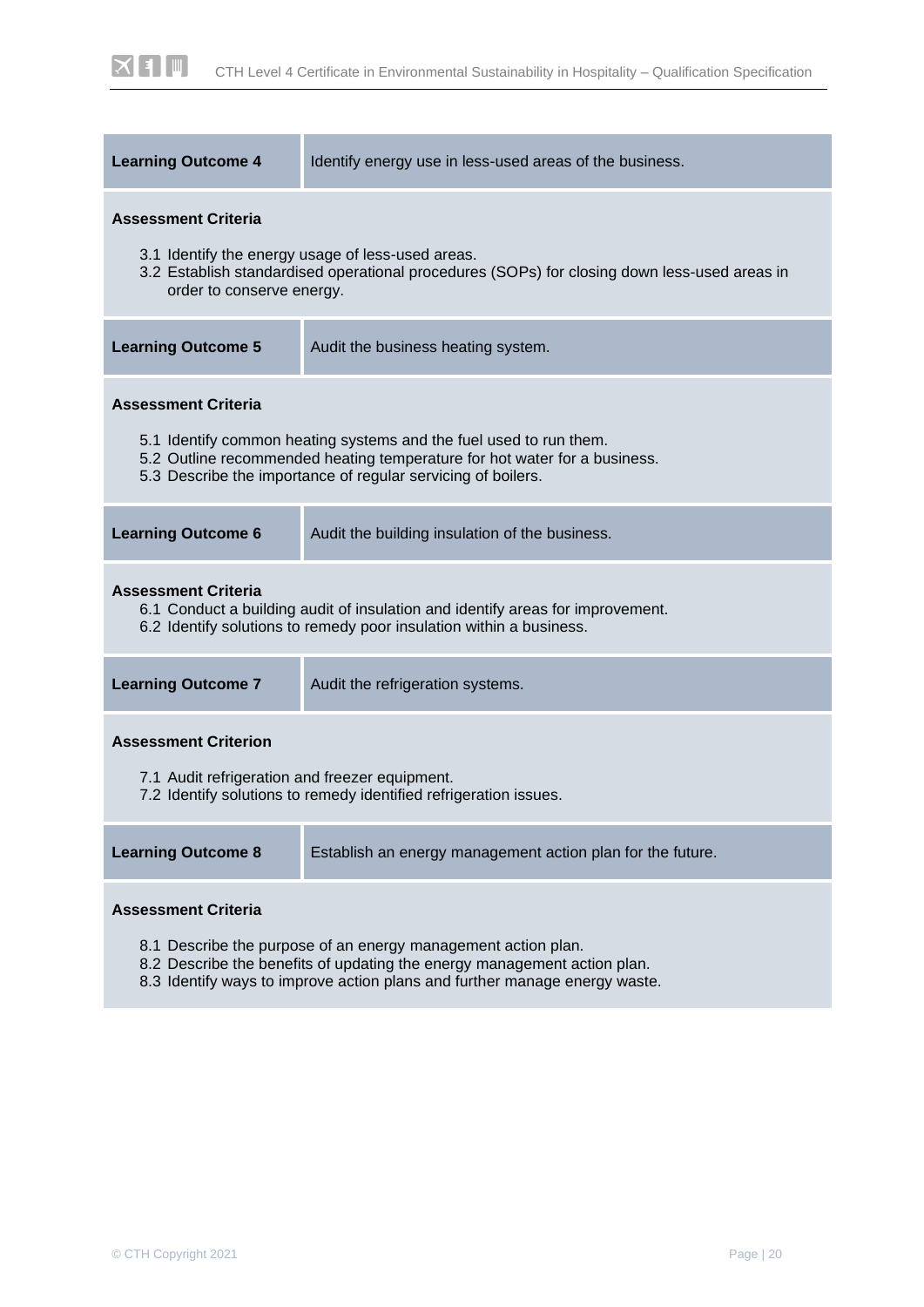| <b>Green Marketing</b>                                                                                                                                                                                                                                                                                            |                                                                                                                                                                                                                                                                                                                                    |          |                                                                        |                                                                       |
|-------------------------------------------------------------------------------------------------------------------------------------------------------------------------------------------------------------------------------------------------------------------------------------------------------------------|------------------------------------------------------------------------------------------------------------------------------------------------------------------------------------------------------------------------------------------------------------------------------------------------------------------------------------|----------|------------------------------------------------------------------------|-----------------------------------------------------------------------|
| <b>CTH Unit Ref:</b>                                                                                                                                                                                                                                                                                              | 4GMK                                                                                                                                                                                                                                                                                                                               |          |                                                                        |                                                                       |
| Unit Purpose and Aim(s)                                                                                                                                                                                                                                                                                           | This unit aims to provide learners with the skills and understanding of how<br>to market an environmental programme for a business, in a way that is<br>compelling to potential customers, and share environmental data for<br>powerful messaging.<br>The learner will be able to write a business environmental policy, establish |          |                                                                        |                                                                       |
|                                                                                                                                                                                                                                                                                                                   | spread environmental awareness to all stakeholders.                                                                                                                                                                                                                                                                                |          |                                                                        | a green programme for customers, enter environmental awards and       |
|                                                                                                                                                                                                                                                                                                                   |                                                                                                                                                                                                                                                                                                                                    |          | leadership needs to always be positive, non-judgemental and inclusive. | The learner will also have a clear understanding of how environmental |
| <b>Unit Level</b>                                                                                                                                                                                                                                                                                                 | $\overline{2}$                                                                                                                                                                                                                                                                                                                     |          |                                                                        |                                                                       |
| <b>Unit Size</b>                                                                                                                                                                                                                                                                                                  | <b>Guided Learning</b><br>Hours (GLH)                                                                                                                                                                                                                                                                                              | 0.5 Hour | <b>Credit Value:</b>                                                   | 1 Credit                                                              |
| Unit Assessment is by:                                                                                                                                                                                                                                                                                            | Online synoptic exam, and a synoptic assessment                                                                                                                                                                                                                                                                                    |          |                                                                        |                                                                       |
| <b>Learning Outcome 1</b>                                                                                                                                                                                                                                                                                         | Write a business environmental policy.                                                                                                                                                                                                                                                                                             |          |                                                                        |                                                                       |
| <b>Assessment Criterion</b><br>1.1 Develop an environmental policy for a business.                                                                                                                                                                                                                                |                                                                                                                                                                                                                                                                                                                                    |          |                                                                        |                                                                       |
| <b>Learning Outcome 2</b>                                                                                                                                                                                                                                                                                         | Understand green leadership.                                                                                                                                                                                                                                                                                                       |          |                                                                        |                                                                       |
| <b>Assessment Criteria</b>                                                                                                                                                                                                                                                                                        |                                                                                                                                                                                                                                                                                                                                    |          |                                                                        |                                                                       |
| 2.1 List Describe the characteristics of a good green leader.<br>2.2 Identify motivating factors for people starting the environmental sustainability journey.<br>2.3 Describe key elements of motivating other team members.<br>2.4 Explain the importance of environmental data for effective green leadership. |                                                                                                                                                                                                                                                                                                                                    |          |                                                                        |                                                                       |
| <b>Learning Outcome 3</b>                                                                                                                                                                                                                                                                                         | Implement a green marketing strategy.                                                                                                                                                                                                                                                                                              |          |                                                                        |                                                                       |

#### **Assessment Criterion**

3.1 Create examples of impactful messages using environmental data.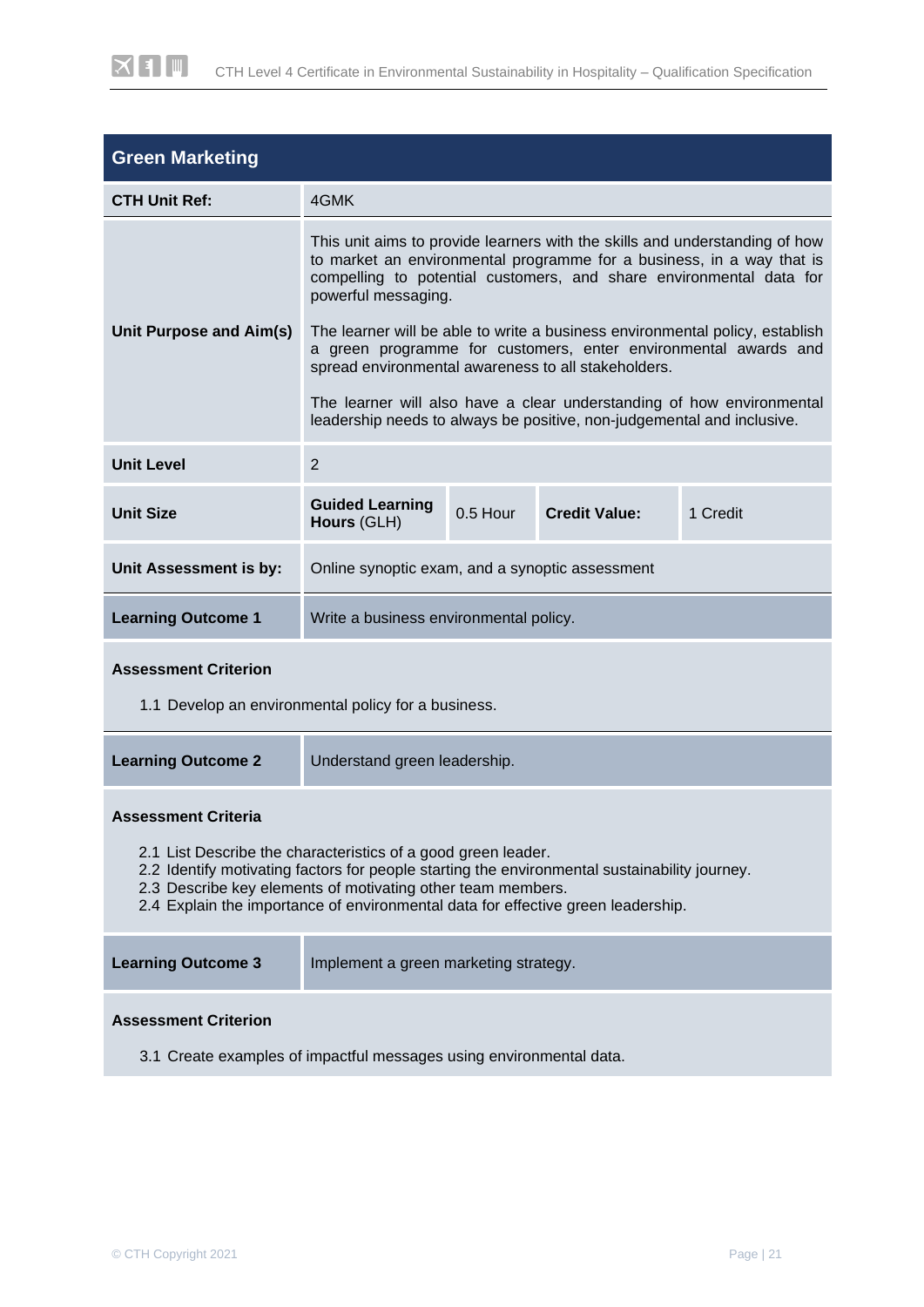| <b>Learning Outcome 4</b>  | Implement a green programme for customers.                                                                                                                                      |
|----------------------------|---------------------------------------------------------------------------------------------------------------------------------------------------------------------------------|
| <b>Assessment Criteria</b> | 4.1 Identify the benefits of implementing a green programme for customers.<br>4.2 Identify the purpose of team training to communicate the green programme to all stakeholders. |
| <b>Learning Outcome 5</b>  | Know how to apply for environmental awards.                                                                                                                                     |
| <b>Assessment Criteria</b> | 5.1 Describe the benefits to a business of achieving environmental sustainability awards.                                                                                       |

- 5.2 Describe how to write award applications for environmental sustainability.
- 5.3 Describe the importance of including environmental data on award applications.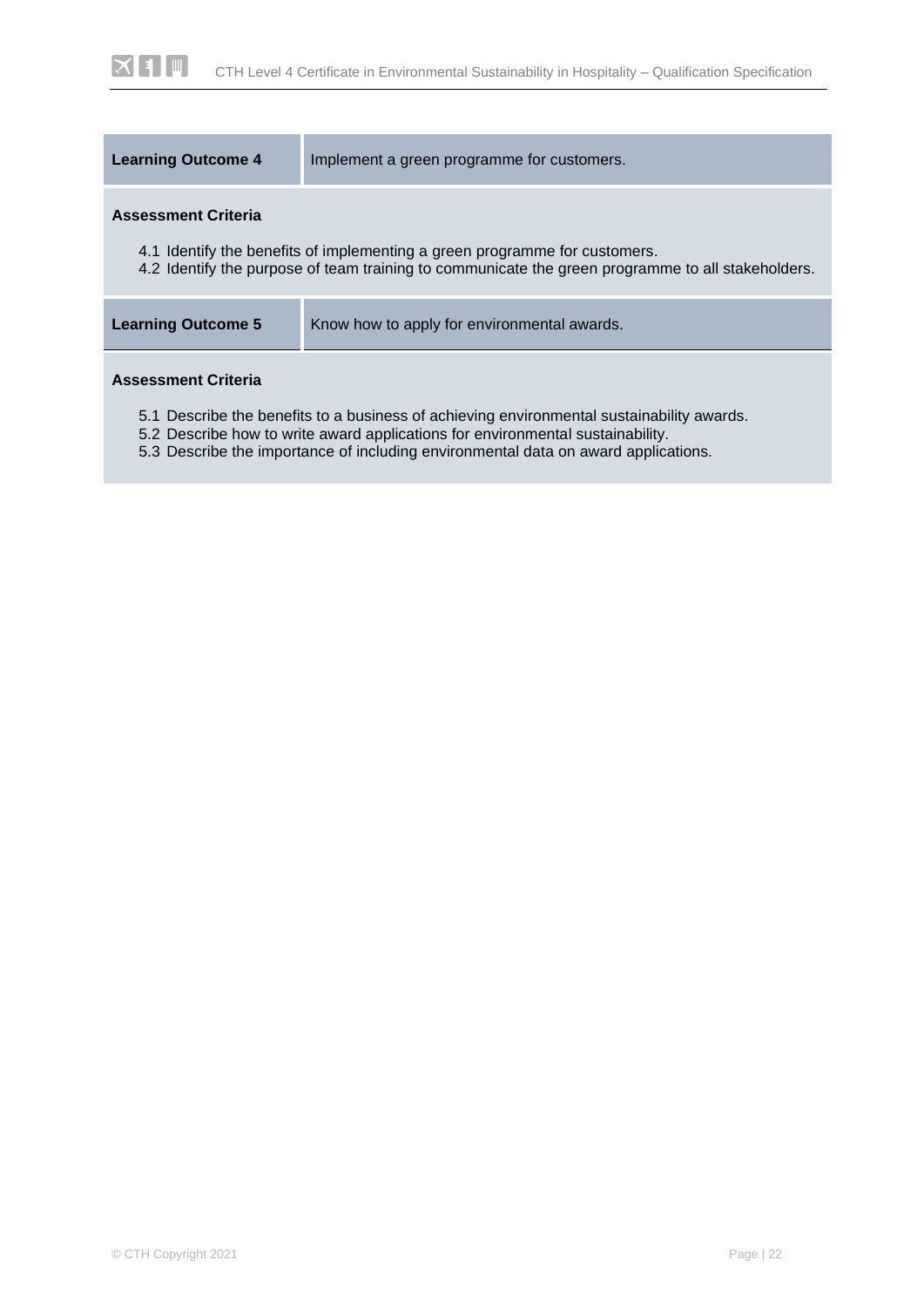# <span id="page-23-0"></span>**8. Sample Assessments**

# **1. Synoptic Examination**

Sample questions (mixture of short answer and multiple choice)

#### **Please note: All questions are compulsory.**

|                 | Which of the following is a benefit to a business of achieving an<br>environmental sustainability award? |                                                             |   |        |
|-----------------|----------------------------------------------------------------------------------------------------------|-------------------------------------------------------------|---|--------|
| <b>Question</b> | a.                                                                                                       | It will be nice for the manager to attend the presentation. | П |        |
| 11              | $b_{-}$                                                                                                  | It will make extra work for the staff.                      | П | 1 Mark |
|                 | C.                                                                                                       | They put the business in front of the media.                |   |        |
|                 | d.                                                                                                       | Improves the hotel manager's position in the community.     |   |        |

|                | Which of the following is one of the United Nations Sustainable<br><b>Development Goal?</b> |                                          |  |        |
|----------------|---------------------------------------------------------------------------------------------|------------------------------------------|--|--------|
| Question       | a.                                                                                          | Sustainable Cities and Communities.      |  |        |
| $\overline{2}$ | b.                                                                                          | Responsible Industry and Economic Growth |  | 1 Mark |
|                | c.                                                                                          | Climate Changes.                         |  |        |
|                | d.                                                                                          | Life in Deserts.                         |  |        |

| Question<br>3 | Identify and explain two United Nations Sustainable Development Goals. | 1 Mark |
|---------------|------------------------------------------------------------------------|--------|
| Question<br>4 | Identify four sources of water.                                        | 1 Mark |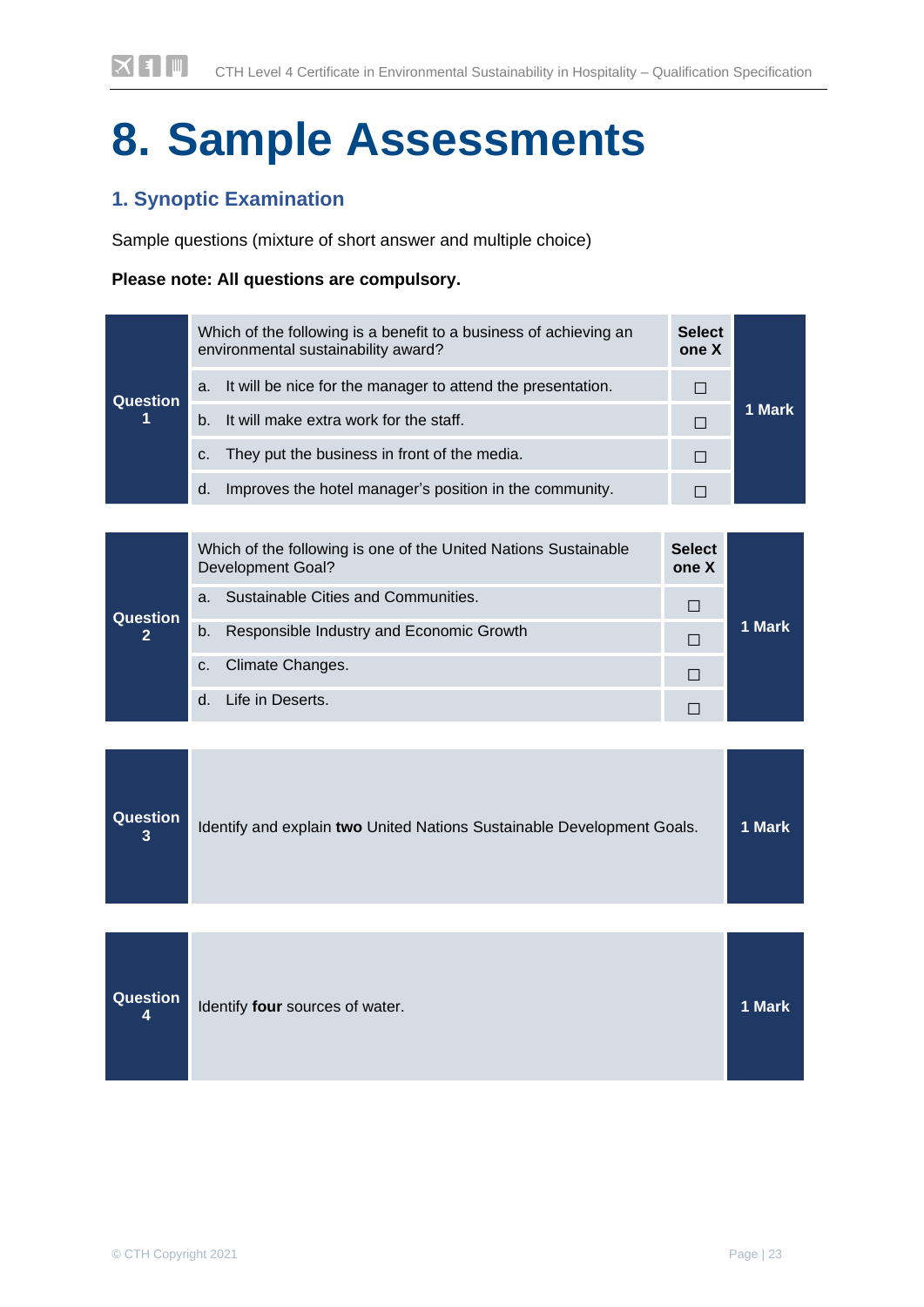# **2. Synoptic Assessment**

A series of Workbooks to be completed as well as a report on the Green Manager journey.



# **CUSTOMER STATISTICS**

|              |           | Staff       |       |                     |                 |
|--------------|-----------|-------------|-------|---------------------|-----------------|
|              | Customers | Covers      | Other | <b>Total People</b> | Comments If Any |
| January      |           |             |       | 0                   |                 |
| February     |           |             |       | 0                   |                 |
| March        |           |             |       | 0                   |                 |
| April        |           |             |       | 0                   |                 |
| May          |           |             |       | 0                   |                 |
| June         |           |             |       | 0                   |                 |
| July         |           |             |       | 0                   |                 |
| August       |           |             |       | $\pmb{0}$           |                 |
| September    |           |             |       | $\pmb{0}$           |                 |
| October      |           |             |       | 0                   |                 |
| November     |           |             |       | 0                   |                 |
| December     |           |             |       | 0                   |                 |
| <b>TOTAL</b> | 0         | $\mathbf 0$ | 0     | $\pmb{0}$           |                 |

# <span id="page-24-0"></span>**Final report**

Write a short report including the following sections:

- 1. You are asked to **evaluate the performance** of your green programme journey by analysing your green KPI's at the start of the programme against your current KPI's.
- 2. Outline the **key actions you implemented** to date that have contributed to these changes
- 3. Identify what you would **do differently, or areas of improvement** given your experience in implementing the green programme
- 4. Outline your **short to medium term action plan** for the continued implementation of your green programme